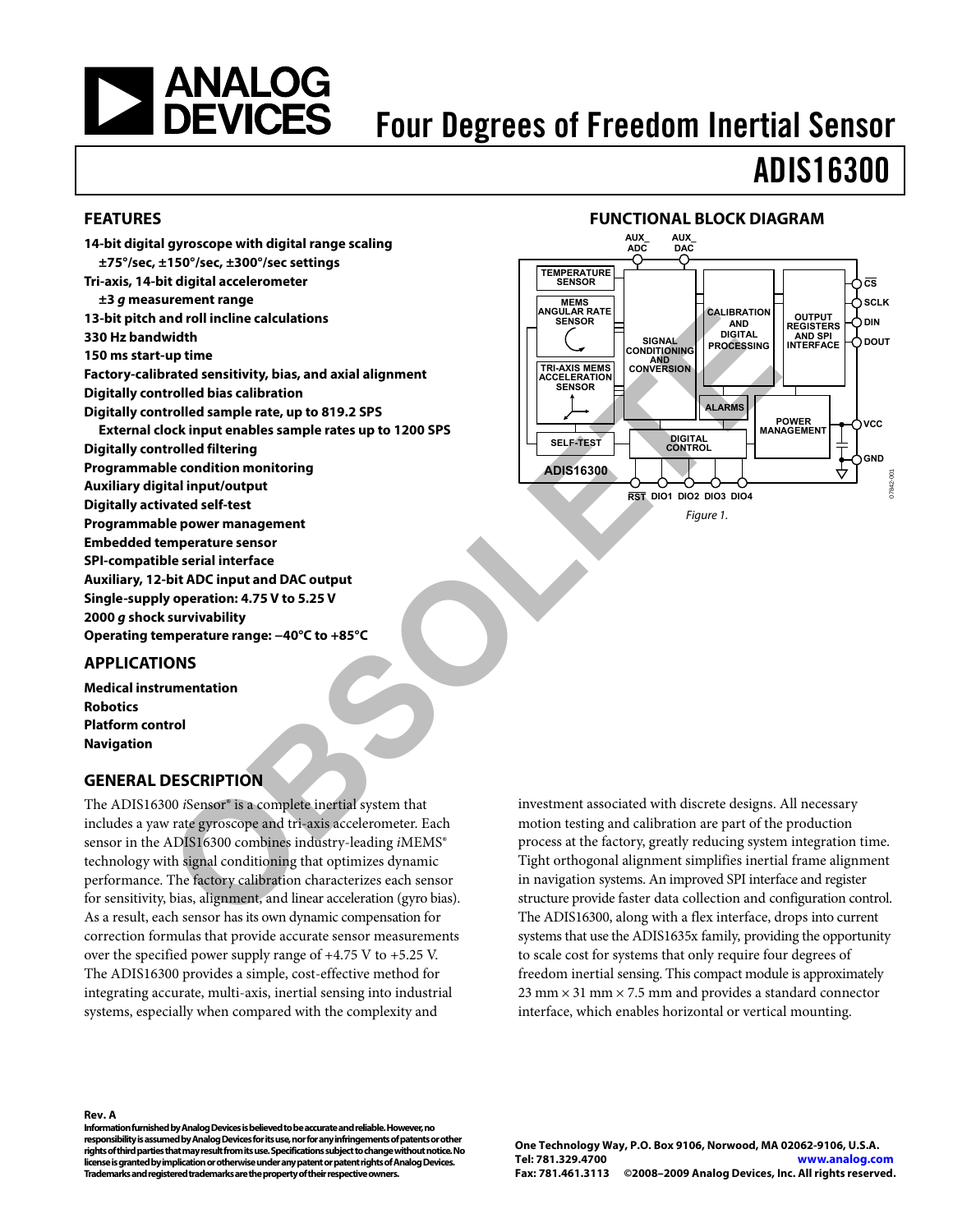# <span id="page-1-0"></span>**TABLE OF CONTENTS**

#### **REVISION HISTORY**

| $4/09$ —Rev. 0 to Rev. A |  |  |  |
|--------------------------|--|--|--|
|                          |  |  |  |

| 10/08-Revision 0: Initial Version |  |
|-----------------------------------|--|
|                                   |  |
|                                   |  |
|                                   |  |
|                                   |  |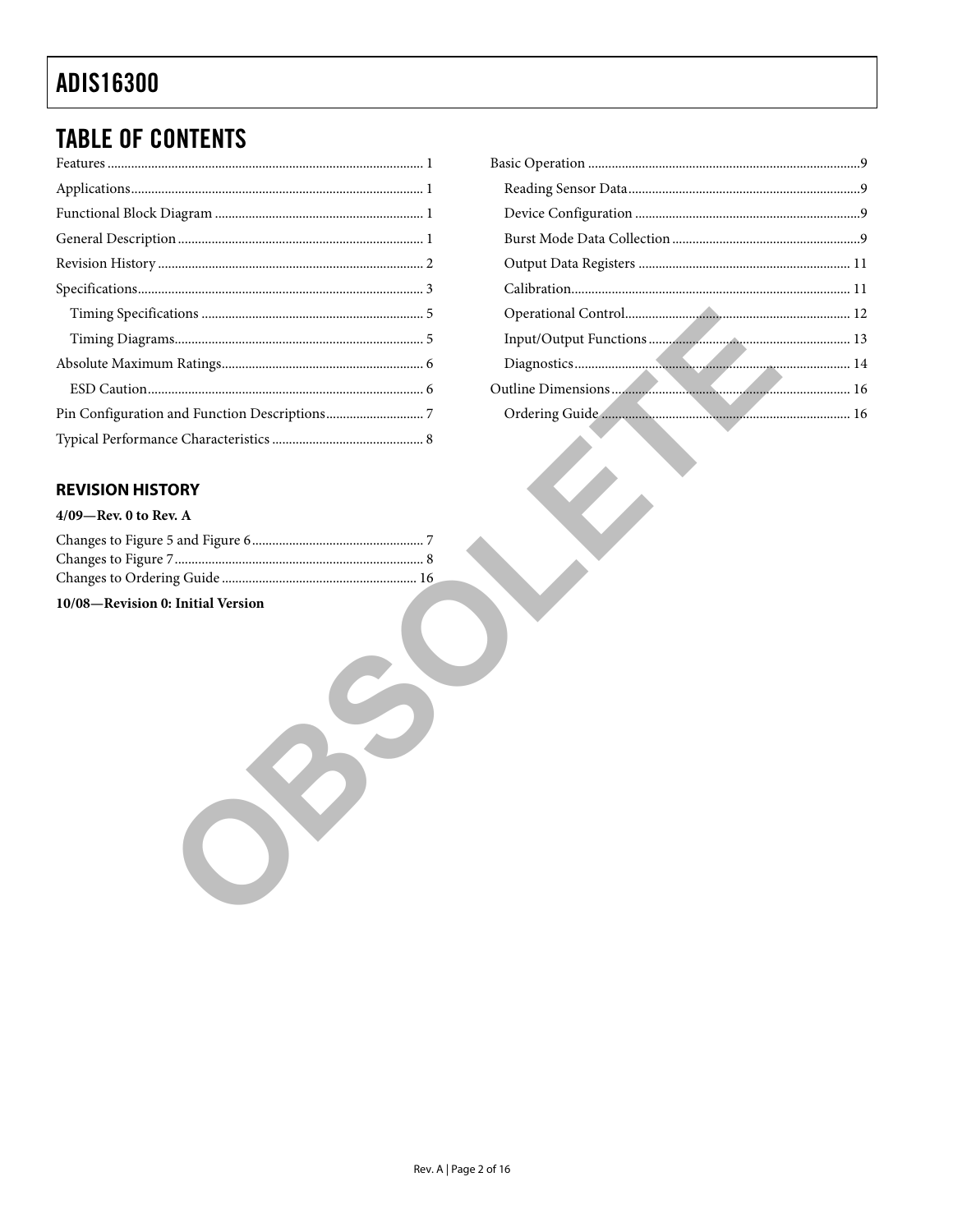# <span id="page-2-0"></span>**SPECIFICATIONS**

TA = −40°C to +85°C, VCC = 5.0 V, angular rate = 0°/sec, dynamic range = ±300°/sec, ±1 *g*, unless otherwise noted.

#### **Table 1.**

<span id="page-2-1"></span>

| <b>Parameter</b>                    | <b>Test Conditions</b><br>Min<br><b>Max</b><br><b>Typ</b>               |        |        |        | Unit                    |
|-------------------------------------|-------------------------------------------------------------------------|--------|--------|--------|-------------------------|
| <b>GYROSCOPE</b>                    |                                                                         |        |        |        |                         |
| <b>Dynamic Range</b>                |                                                                         | ±300   | ±375   |        | $\degree$ /sec          |
| <b>Initial Sensitivity</b>          | $T_A = 25^{\circ}C$ , dynamic range = $\pm 300^{\circ}$ /sec            | 0.0495 | 0.05   | 0.0505 | °/sec/LSB               |
|                                     | $T_A = 25^{\circ}$ C, dynamic range = $\pm 150^{\circ}$ /sec            |        | 0.025  |        | °/sec/LSB               |
|                                     | $T_A = 25^{\circ}C$ , dynamic range = $\pm 75^{\circ}$ /sec             |        | 0.0125 |        | °/sec/LSB               |
| Sensitivity Temperature Coefficient |                                                                         |        | 400    |        | ppm/°C                  |
| Misalignment                        | Reference to z-axis accelerometer, $T_A = 25^{\circ}C$                  |        | 0.1    |        | Degrees                 |
|                                     | Axis-to-frame (package), TA = 25°C                                      |        | ±0.5   |        | Degrees                 |
| Nonlinearity                        | Best fit straight line                                                  |        | 0.1    |        | % of FS                 |
| <b>Initial Bias Error</b>           | $T_A = 25^\circ C, \pm 1 \sigma$                                        |        | ±3     |        | $\degree$ /sec          |
| In-Run Bias Stability               | $T_A = 25^{\circ}$ C, 1 σ, SMPL_PRD = 0x01                              |        | 0.007  |        | $\degree$ /sec          |
| Angular Random Walk                 | $T_A = 25^{\circ}$ C, 1 σ, SMPL_PRD = 0x01                              |        | 1.9    |        | $\degree$ / $\sqrt{hr}$ |
| <b>Bias Temperature Coefficient</b> |                                                                         |        | 0.1    |        | °/sec/°C                |
| Linear Acceleration Effect on Bias  | Any axis, 1 $\sigma$ (MSC_CTRL Bit [7] = 1)                             |        | 0.05   |        | $\degree$ /sec/g        |
| <b>Voltage Sensitivity</b>          | $VCC = 4.75 V$ to 5.25 V                                                |        | 0.25   |        | $\degree$ /sec/V        |
| <b>Output Noise</b>                 | $T_A = 25^{\circ}C$ , $\pm 300^{\circ}$ /sec range, no filtering        |        | 1.1    |        | °/sec rms               |
| <b>Rate Noise Density</b>           | $T_A = 25^{\circ}C$ , $f = 25$ Hz, $\pm 300^{\circ}$ /sec, no filtering |        | 0.038  |        | °/sec/√Hz rms           |
| 3 dB Bandwidth                      |                                                                         |        | 330    |        | Hz                      |
| <b>Sensor Resonant Frequency</b>    |                                                                         |        | 14.5   |        | kHz                     |
| Self-Test Change in Output Response | ±300°/sec range setting                                                 | ±696   | ±1400  | ±2449  | LSB                     |
| <b>ACCELEROMETERS</b>               | Each axis                                                               |        |        |        |                         |
| <b>Dynamic Range</b>                |                                                                         | ±3     | ±3.6   |        | g                       |
| <b>Initial Sensitivity</b>          | $25^{\circ}$ C                                                          | 0.594  | 0.6    | 0.606  | mg/LSB                  |
| Sensitivity Temperature Coefficient | X axis and Y axis                                                       |        | 250    |        | ppm/°C                  |
|                                     | Z axis                                                                  |        | 300    |        | ppm/°C                  |
| Misalignment                        | Axis-to-axis, $T_A = 25^{\circ}C$ , $\Delta = 90^{\circ}$ ideal         |        | ±0.25  |        | Degrees                 |
|                                     | Axis-to-frame (package), TA = 25°C                                      |        | ±0.5   |        | Degrees                 |
| Nonlinearity                        | Best fit straight line                                                  |        | ±0.3   |        | % of FS                 |
| <b>Initial Bias Error</b>           | $T_A = 25^{\circ}C$ , ±1 $\sigma$ , X axis and Y axis                   |        | ±60    |        | mg                      |
|                                     | $T_A = 25^{\circ}C, \pm 1 \sigma, Z$ axis                               |        | ±110   |        | mg                      |
| In-Run Bias Stability               | $T_A = 25^{\circ}$ C, 1 $\sigma$ , X axis and Y axis                    |        | 0.048  |        | mg                      |
|                                     | $T_A = 25^{\circ}$ C, 1 σ, Z axis                                       |        | 0.054  |        | mq                      |
| <b>Velocity Random Walk</b>         | $T_A = 25^{\circ}C$ , 1 $\sigma$ , X axis and Y axis                    |        | 0.118  |        | m/sec/√hr               |
|                                     | $T_A = 25$ °C, 1 σ, Z axis                                              |        | 0.164  |        | m/sec/√hr               |
| <b>Bias Temperature Coefficient</b> | X axis and Y axis                                                       |        | 2.5    |        | mg/°C                   |
|                                     | Z axis                                                                  |        | 4.5    |        | mg/°C                   |
| <b>Output Noise</b>                 | $T_A = 25^{\circ}C$ , no filtering, X axis and Y axis                   |        | 5      |        | mg rms                  |
|                                     | $T_A = 25^{\circ}C$ , no filtering, Z axis                              |        | 7.5    |        | mg rms                  |
| <b>Noise Density</b>                | $T_A = 25^{\circ}C$ , no filtering, X axis and Y axis                   |        | 0.2    |        | $mg/\sqrt{Hz}$ rms      |
|                                     | $T_A = 25^{\circ}C$ , no filtering, Z axis                              |        | 0.3    |        | $mg/\sqrt{Hz}$ rms      |
| 3 dB Bandwidth                      |                                                                         |        | 330    |        | Hz                      |
| Sensor Resonant Frequency           |                                                                         |        | 5.5    |        | kHz                     |
| Self-Test Change in Output Response | X axis and Y axis                                                       | 500    | 1100   | 1700   | <b>LSB</b>              |
|                                     | Z axis                                                                  | 90     | 450    | 860    | <b>LSB</b>              |
| <b>INCLINOMETER</b>                 |                                                                         |        |        |        |                         |
| Sensitivity                         |                                                                         |        | 0.044  |        | $^{\circ}$ /LSB         |
| <b>TEMPERATURE SENSOR</b>           |                                                                         |        |        |        |                         |
| <b>Scale Factor</b>                 | $T_A = 25^{\circ}C$ output = 0x0000                                     |        | 0.14   |        | °C/LSB                  |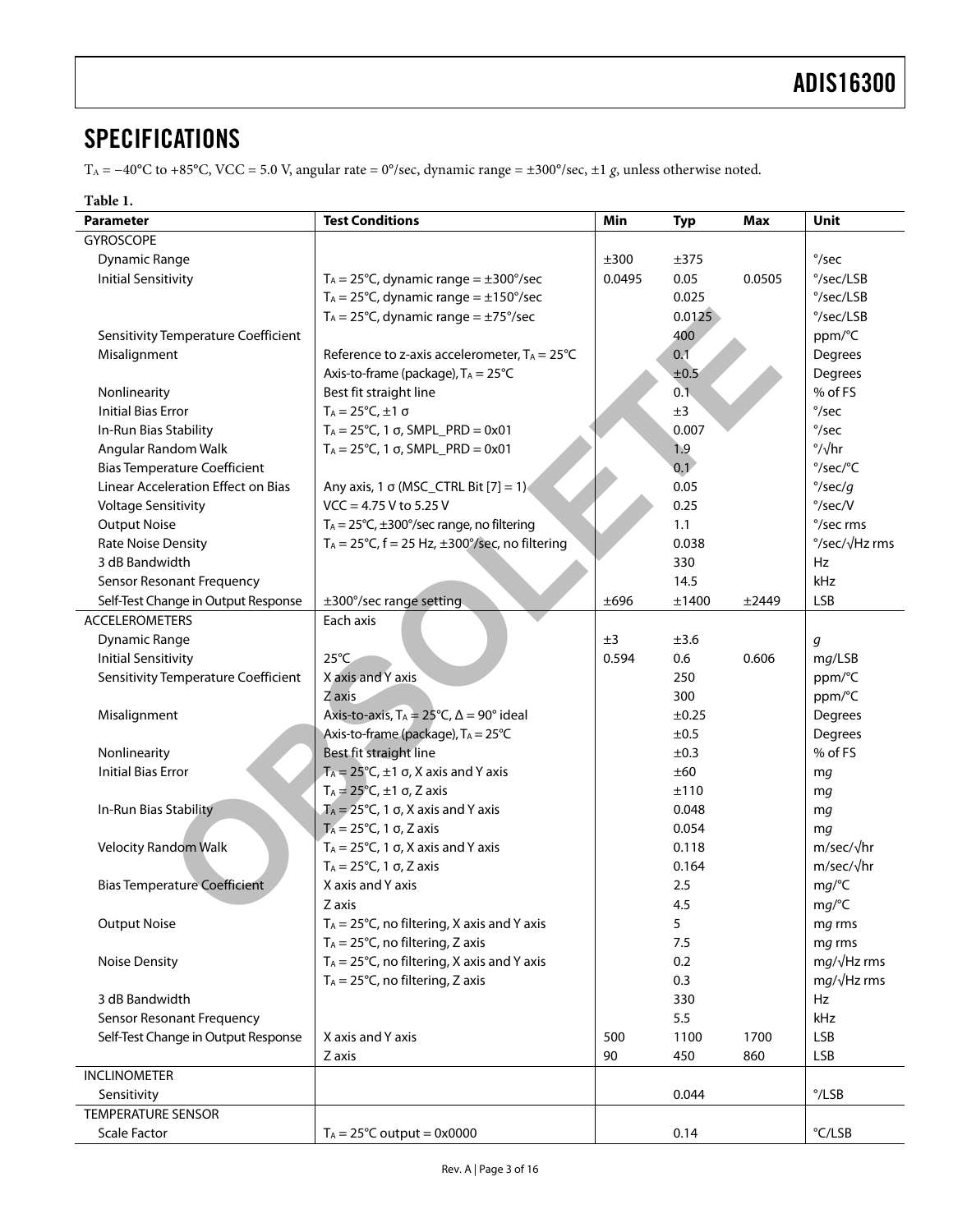| <b>Parameter</b>                                           | <b>Conditions</b>                    | Min    | <b>Typ</b>     | <b>Max</b> | Unit        |
|------------------------------------------------------------|--------------------------------------|--------|----------------|------------|-------------|
| <b>ADC INPUT</b>                                           |                                      |        |                |            |             |
| Resolution                                                 |                                      |        | 12             |            | <b>Bits</b> |
| <b>Integral Nonlinearity</b>                               |                                      |        | ±2             |            | <b>LSB</b>  |
| <b>Differential Nonlinearity</b>                           |                                      |        | ±1             |            | <b>LSB</b>  |
| <b>Offset Error</b>                                        |                                      |        | ±4             |            | <b>LSB</b>  |
| <b>Gain Error</b>                                          |                                      |        | ±2             |            | <b>LSB</b>  |
| Input Range                                                |                                      | 0      |                | $+3.3$     | $\vee$      |
| Input Capacitance                                          | During acquisition                   |        | 20             |            | pF          |
| DAC OUTPUT                                                 | 5 kΩ/100 pF to GND                   |        |                |            |             |
| Resolution                                                 |                                      |        | 12             |            | <b>Bits</b> |
| <b>Relative Accuracy</b>                                   | For Code 101 to Code 4095            |        | ±4             |            | <b>LSB</b>  |
| <b>Differential Nonlinearity</b>                           |                                      |        | ±1             |            | <b>LSB</b>  |
| <b>Offset Error</b>                                        |                                      |        | ±5             |            | mV          |
| <b>Gain Error</b>                                          |                                      |        | ±0.5           |            | $\%$        |
| Output Range                                               |                                      | 0      |                | $+3.3$     | $\vee$      |
| Output Impedance                                           |                                      |        | $\overline{2}$ |            | Ω           |
| <b>Output Settling Time</b>                                |                                      |        | 10             |            | μs          |
| LOGIC INPUTS <sup>1</sup>                                  |                                      |        |                |            |             |
| Input High Voltage, VINH                                   |                                      | 2.0    |                |            | V           |
| Input Low Voltage, VINL                                    |                                      |        |                | 0.8        | v           |
|                                                            | CS signal to wake up from sleep mode |        |                | 0.55       | v           |
| CS Wake-Up Pulse Width                                     |                                      | 20     |                |            | μs          |
|                                                            |                                      |        |                |            |             |
| Logic 1 Input Current, IINH<br>Logic 0 Input Current, IINL | $V_{IH} = 3.3 V$<br>$V_{IL} = 0 V$   |        | ±0.2           | ±10        | μA          |
| All Pins Except RST                                        |                                      |        | $-40$          |            |             |
| RST Pin                                                    |                                      |        |                | $-60$      | μA          |
|                                                            |                                      |        | $-1$           |            | mA          |
| Input Capacitance, CIN                                     |                                      |        | 10             |            | pF          |
| DIGITAL OUTPUTS <sup>1</sup>                               |                                      |        |                |            |             |
| Output High Voltage, VOH                                   | $I_{\text{SOWRCE}} = 1.6 \text{ mA}$ | 2.4    |                |            | V           |
| Output Low Voltage, VoL                                    | $I_{SINK} = 1.6 mA$                  |        |                | 0.4        | V           |
| <b>FLASH MEMORY</b>                                        | Endurance <sup>2</sup>               | 10,000 |                |            | Cycles      |
| Data Retention <sup>3</sup>                                | $T_J = 85^{\circ}C$                  | 20     |                |            | Years       |
| <b>FUNCTIONAL TIMES4</b>                                   | Time until data is available         |        |                |            |             |
| Power-On Start-up Time                                     | Normal mode, SMPL_PRD ≤ 0x09         |        | 180            |            | ms          |
|                                                            | Low power mode, SMPL_PRD ≥ 0x0A      |        | 245            |            | ms          |
| Reset Recovery Time                                        | Normal mode, SMPL_PRD ≤ 0x09         |        | 55             |            | ms          |
|                                                            | Low power mode, SMPL_PRD ≥ 0x0A      |        | 120            |            | ms          |
| Sleep Mode Recovery Time                                   |                                      |        | 2.5            |            | ms          |
| Flash Memory Test Time                                     | Normal mode, SMPL_PRD ≤ 0x09         |        | 17             |            | ms          |
|                                                            | Low power mode, SMPL_PRD ≥ 0x0A      |        | 90             |            | ms          |
| Automatic Self-Test Time                                   |                                      |        | 12             |            | ms          |
| <b>CONVERSION RATE</b>                                     | $SMPL_PRD = 0x01$ to $0xFF$          | 0.413  |                | 819.2      | SPS         |
| Clock Accuracy                                             |                                      |        |                | ±3         | $\%$        |
| Sync Input Clock                                           |                                      |        |                | 1.2        | kHz         |
| POWER SUPPLY                                               | Operating voltage range, VCC         | 4.75   | 5.0            | 5.25       | $\vee$      |
| Power Supply Current                                       | Low power mode at 25°C               |        | 18             |            | mA          |
|                                                            | Normal mode at 25°C                  |        | 42             |            | mA          |
|                                                            | Sleep mode at 25°C                   |        | 500            |            | μA          |

1 The digital I/O signals are driven by an internal 3.3 V supply, and the inputs are 5 V tolerant.<br><sup>2</sup> Endurance is qualified as per JEDEC Standard 22, Method A117, and measured at −40°C, +25°C, +85°C, and +125°C.<br><sup>3</sup> The

<sup>3</sup> The retention lifetime equivalent is at a junction temperature (T.) of 85°C as per JEDEC Standard 22, Method A117. Retention lifetime decreases with junction temperature.<br><sup>4</sup> These times do not include thermal settling

Rev. A | Page 4 of 16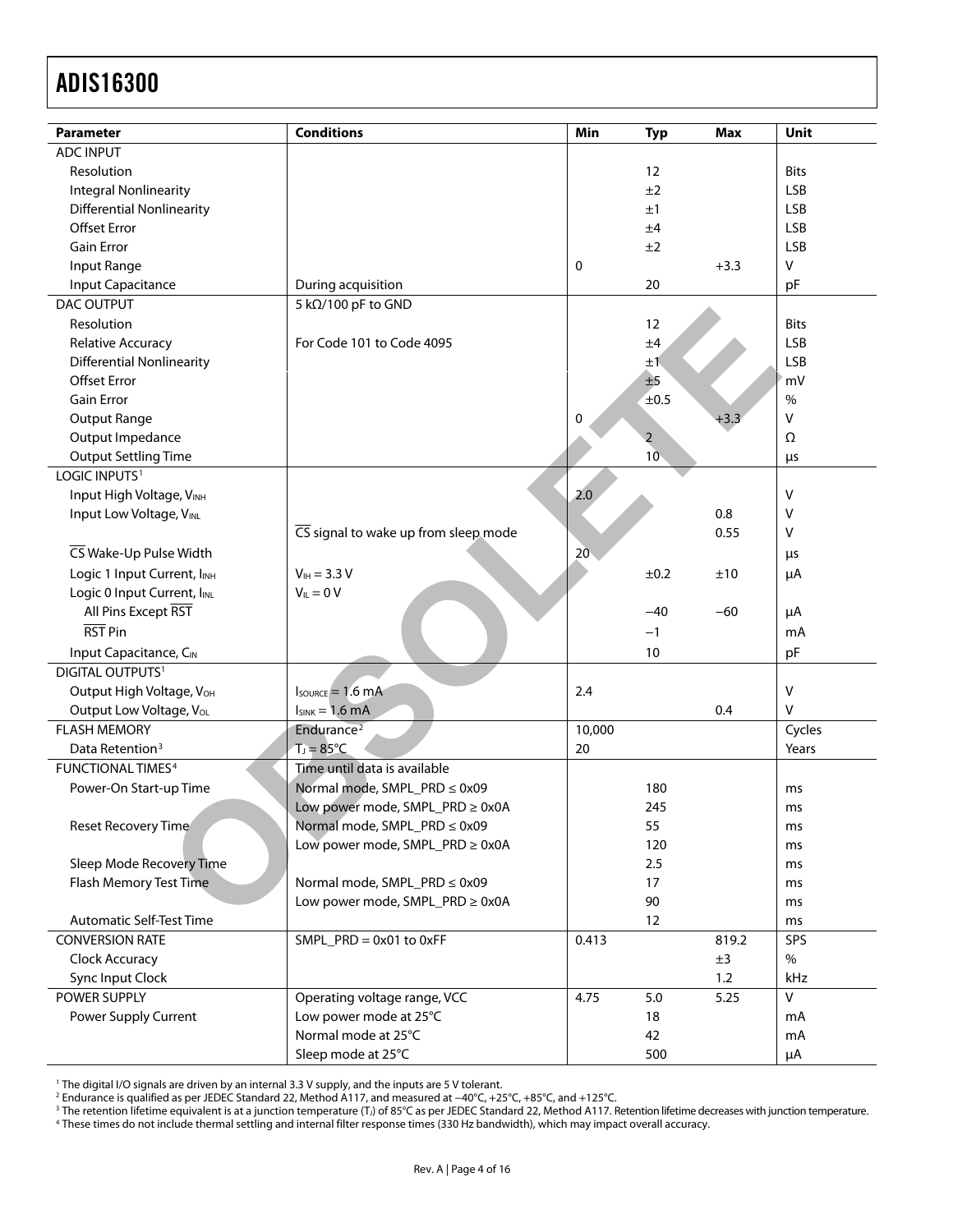#### <span id="page-4-0"></span>**TIMING SPECIFICATIONS**

 $T_A = 25$ °C, VCC = 5 V, unless otherwise noted.

#### **Table 2.**

<span id="page-4-1"></span>

|                                   |                                        |                  | <b>Normal Mode</b><br>$(SMPI_PRD \leq 0x09)$ |      |                  | Low Power Mode<br>$(SMPI_PRD \geq 0x0A)$ |      |                       | <b>Burst Mode</b> |      |            |
|-----------------------------------|----------------------------------------|------------------|----------------------------------------------|------|------------------|------------------------------------------|------|-----------------------|-------------------|------|------------|
| <b>Parameter</b>                  | <b>Description</b>                     | Min <sup>1</sup> | Typ                                          | Max  | Min <sup>1</sup> | Typ                                      | Max  | Min <sup>1</sup>      | Typ               | Max  | Unit       |
| $f_{SCLK}$                        |                                        | 0.01             |                                              | 2.0  | 0.01             |                                          | 0.3  | 0.01                  |                   | 1.0  | <b>MHz</b> |
| tstall                            | Stall period between data              | 9                |                                              |      | 75               |                                          |      | $1/f$ <sub>SCLK</sub> |                   |      | μs         |
| <b><i>TREADRATE</i></b>           | Read rate                              | 40               |                                              |      | 100              |                                          |      |                       |                   |      | <b>us</b>  |
| tcs                               | Chip select to clock edge              | 48.8             |                                              |      | 48.8             |                                          |      | 48.8                  |                   |      | ns         |
| $t_{DAV}$                         | DOUT valid after SCLK edge             |                  |                                              | 100  |                  |                                          | 100  |                       |                   | 100  | ns         |
| t <sub>DSU</sub>                  | DIN setup time before SCLK rising edge | 24.4             |                                              |      | 24.4             |                                          |      | 24.4                  |                   |      | ns         |
| <b>t</b> <sub>DHD</sub>           | DIN hold time after SCLK rising edge   | 48.8             |                                              |      | 48.8             |                                          |      | 48.8                  |                   |      | ns         |
| tsclkr, tsclkf                    | <b>SCLK</b> rise/fall times            |                  | 5                                            | 12.5 |                  | 5                                        | 12.5 |                       | 5                 | 12.5 | ns         |
| t <sub>DF</sub> , t <sub>DR</sub> | DOUT rise/fall times                   |                  | 5                                            | 12.5 |                  |                                          | 12.5 |                       | 5                 | 12.5 | ns         |
| tses                              | CS high after SCLK edge                | 5                |                                              |      |                  |                                          |      |                       |                   |      | ns         |
| $t_1$                             | Input sync pulse width                 |                  | 5                                            |      |                  |                                          |      |                       |                   |      | μs         |
| t <sub>2</sub>                    | Input sync to data ready output        |                  | 600                                          |      |                  |                                          |      |                       |                   |      | μs         |
| t3                                | Input sync period                      | 833              |                                              |      |                  |                                          |      |                       |                   |      | μs         |

1 Guaranteed by design and characterization, but not tested in production.



#### **TIMING DIAGRAMS**

<span id="page-4-2"></span>Figure 4. Input Clock Timing Diagram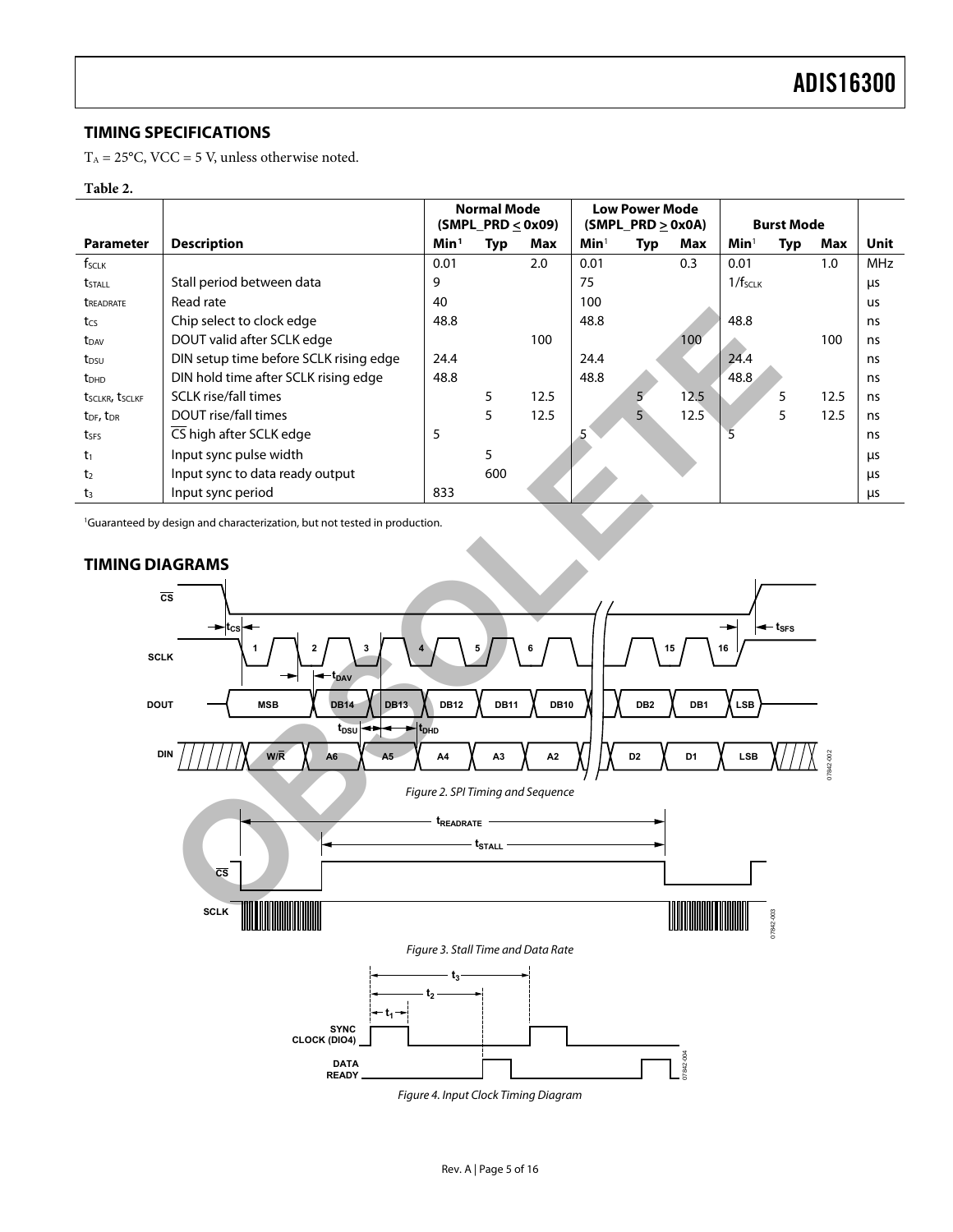# <span id="page-5-0"></span>ABSOLUTE MAXIMUM RATINGS

#### **Table 3.**

| <b>Parameter</b>              | Rating                                             |
|-------------------------------|----------------------------------------------------|
| Acceleration                  |                                                    |
| Any Axis, Unpowered           | 2000 $q$                                           |
| Any Axis, Powered             | 2000 q                                             |
| VCC to GND                    | $-0.3 V$ to $+6.0 V$                               |
| Digital Input Voltage to GND  | $-0.3$ V to $+5.3$ V                               |
| Digital Output Voltage to GND | $-0.3$ V to VCC + 0.3 V                            |
| Analog Input to GND           | $-0.3$ V to $+3.6$ V                               |
| Operating Temperature Range   | $-40^{\circ}$ C to $+85^{\circ}$ C                 |
| Storage Temperature Range     | $-65^{\circ}$ C to $+125^{\circ}$ C <sup>1,2</sup> |

<sup>1</sup> Extended exposure to temperatures outside the specified temperature range of −40°C to +85°C can adversely affect the accuracy of the factory calibration. For best accuracy, store the parts within the specified operating range of −40°C to +85°C.

<sup>2</sup> Although the device is capable of withstanding short-term exposure to 150°C, long-term exposure threatens internal mechanical integrity.

Stresses above those listed under Absolute Maximum Ratings may cause permanent damage to the device. This is a stress rating only; functional operation of the device at these or any other conditions above those indicated in the operational section of this specification is not implied. Exposure to absolute maximum rating conditions for extended periods may affect device reliability.

#### **Table 4. Package Characteristics**

| Package Type   | θи          | $\theta$ | Device Weight |
|----------------|-------------|----------|---------------|
| 24-Lead Module | 39.8 $°C/W$ | 14.2°C/W | 16 grams      |

#### **ESD CAUTION**



Solution and the state of the state of the state of the state of the state of the state of the state of the state of the state of the state of the state of the state of the state of the state of the state of the state of t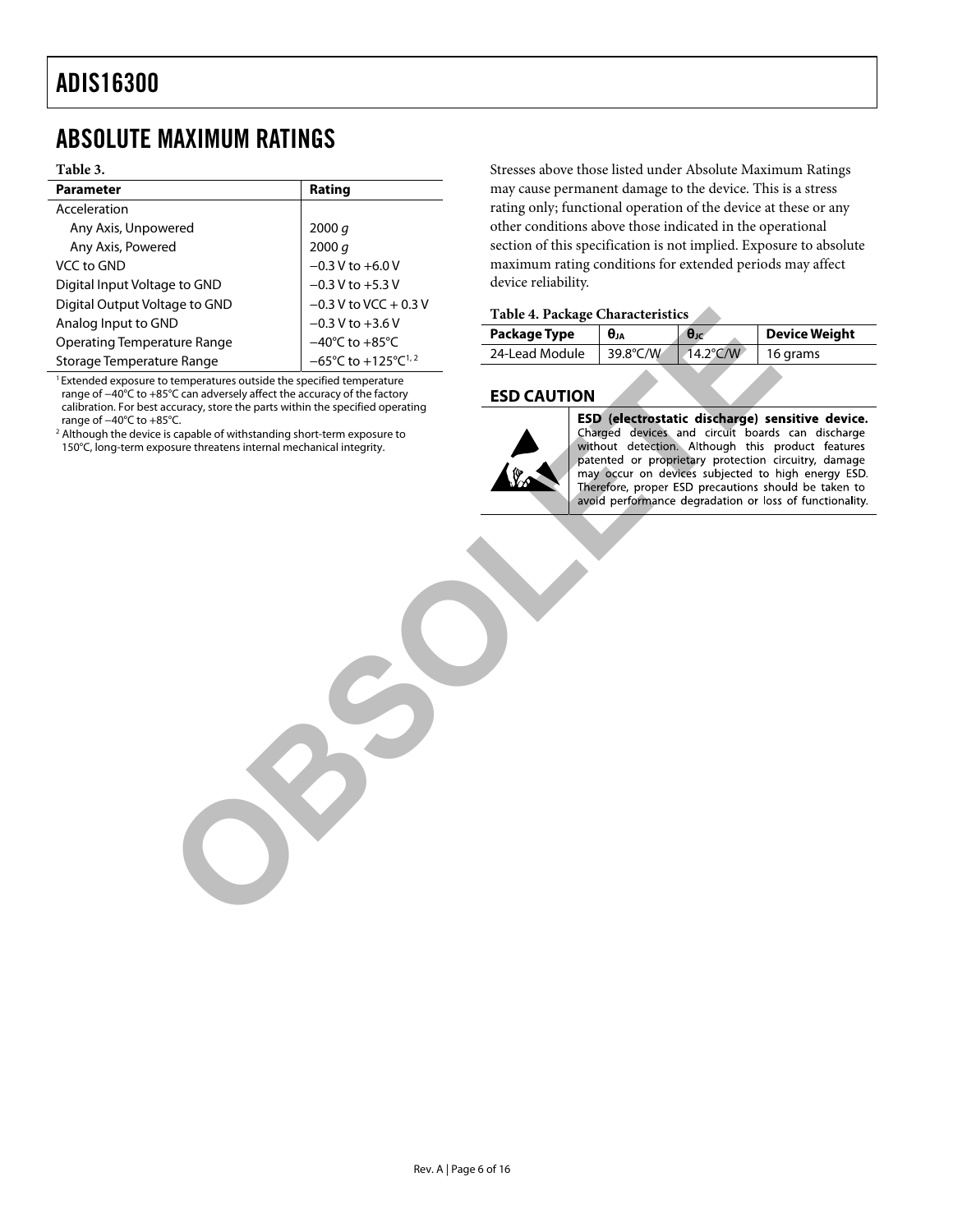### <span id="page-6-0"></span>PIN CONFIGURATION AND FUNCTION DESCRIPTIONS



<span id="page-6-1"></span>

NOTES<br>1. ACCELERATION (a<sub>X</sub>, a<sub>Y</sub>, a<sub>Z</sub>) AND ROTATIONAL (g<sub>YAW</sub>) ARROWS INDICATE THE DIRECTION OF MOTION THAT PRODUCES A POSITIVE OUTPUT.

Figure 6. Device Orientation, Mounting, and Interface Diagrams

| Pin No.                    | <b>Mnemonic</b>        | Type <sup>1</sup> | <b>Description</b>                                     |
|----------------------------|------------------------|-------------------|--------------------------------------------------------|
|                            | DIO <sub>3</sub>       | 1/O               | Configurable Digital Input/Output.                     |
|                            | DIO4/CLKIN             | 1/O               | Configurable Digital Input/Output or Sync Clock Input. |
| 16, 17, 18, 19, 22, 23, 24 | <b>DNC</b>             | N/A               | Do Not Connect.                                        |
| 3                          | <b>SCLK</b>            |                   | <b>SPI Serial Clock.</b>                               |
|                            | <b>DOUT</b>            | O                 | SPI Data Output. Clocks output on SCLK falling edge.   |
|                            | <b>DIN</b>             |                   | SPI Data Input. Clocks input on SCLK rising edge.      |
| 6                          | $\overline{\text{CS}}$ |                   | SPI Chip Select.                                       |
|                            | DIO <sub>1</sub>       | 1/O               | Configurable Digital Input/Output.                     |
| 8                          | <b>RST</b>             |                   | Reset.                                                 |
| 9                          | DIO <sub>2</sub>       | 1/O               | Configurable Digital Input/Output.                     |
| 10, 11, 12                 | <b>VCC</b>             |                   | Power Supply.                                          |
| 13, 14, 15                 | <b>GND</b>             |                   | Power Ground.                                          |
| 20                         | AUX DAC                | O                 | Auxiliary, 12-Bit DAC Output.                          |
| 21                         | AUX ADC                |                   | Auxiliary, 12-Bit ADC Input.                           |

<span id="page-6-2"></span>**Table 5. Pin Function Descriptions** 

<sup>1</sup> S is supply, O is output, I is input, N/A is not applicable.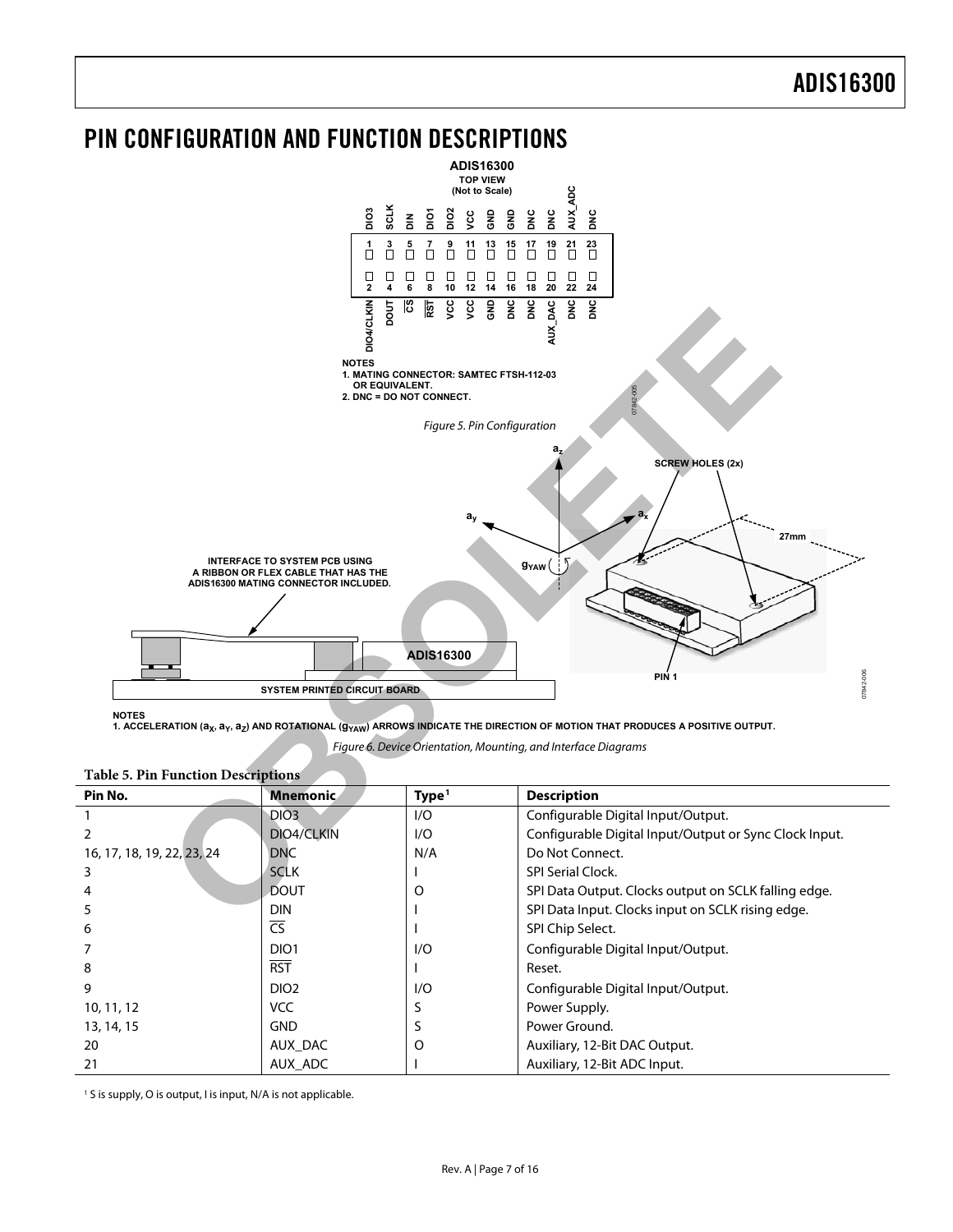# <span id="page-7-0"></span>TYPICAL PERFORMANCE CHARACTERISTICS

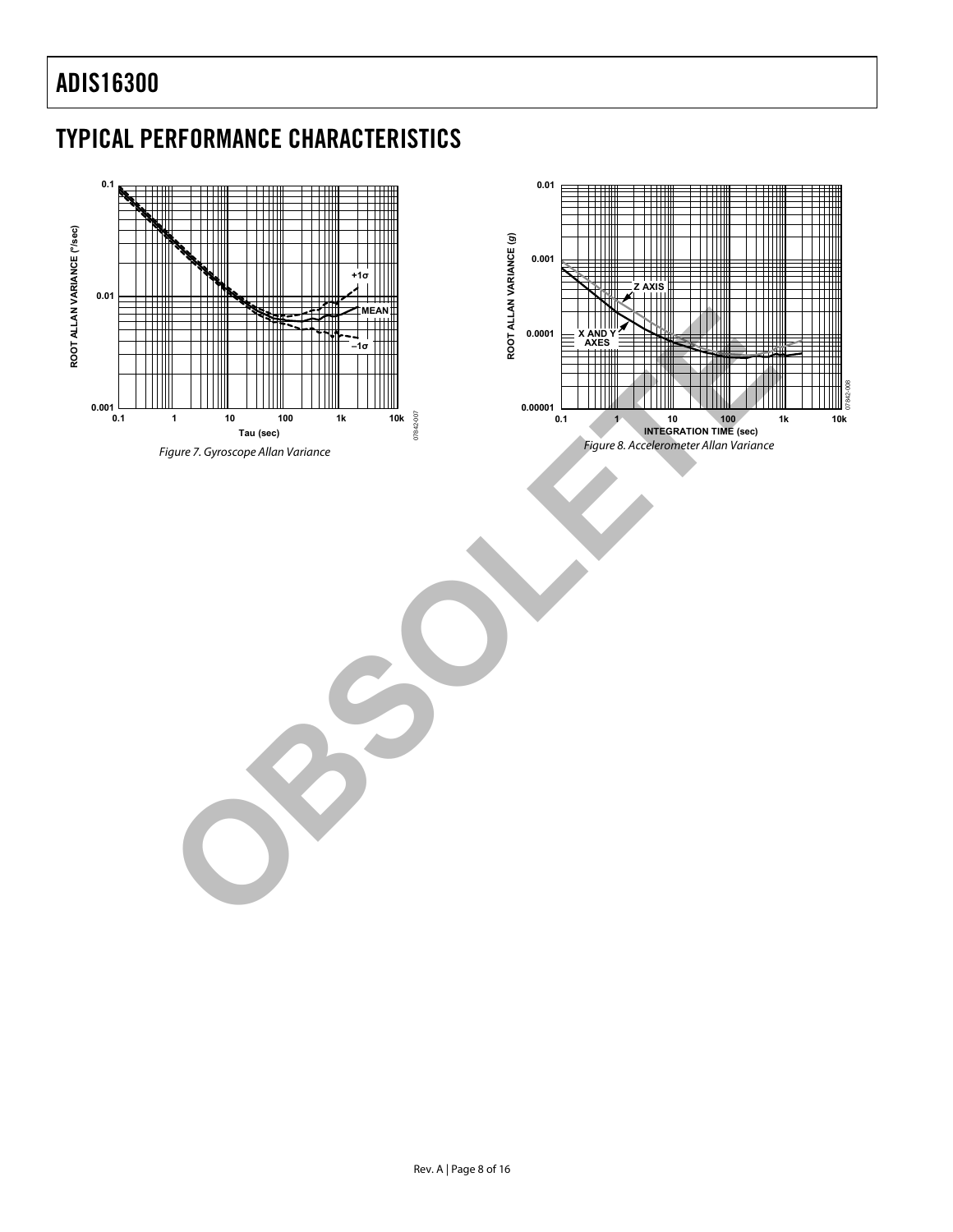### <span id="page-8-0"></span>BASIC OPERATION

<span id="page-8-4"></span>The ADIS16300 is an autonomous sensor system that starts up after it has a valid power supply voltage and begins producing inertial measurement data at a sample rate of 819.2 SPS. After each sample cycle, the sensor data loads into the output registers and DIO1 pulses, providing a new-data-ready control signal for driving system-level interrupt service routines. In a typical system, a master processor accesses the output data registers through the SPI interface, using the hook-up shown in [Figure 9](#page-8-1). [Table 6](#page-8-2) provides a generic, functional description for each pin on the master processor. Table 7 describes the typical master processor settings normally found in a configuration register and used for communicating with the ADIS16300.



Figure 9. Electrical Hook-Up Diagram

<span id="page-8-1"></span>

<span id="page-8-2"></span>

| <b>Pin Name</b>          | <b>Function</b>            |
|--------------------------|----------------------------|
| $\overline{\mathsf{SS}}$ | Slave select               |
| irq                      | Interrupt request          |
| <b>MOSI</b>              | Master output, slave input |
| <b>MISO</b>              | Master input, slave output |
| <b>SCLK</b>              | Serial clock               |

#### <span id="page-8-3"></span>**Table 7. Generic Master Processor SPI Settings**

| <b>Processor Setting</b>            | <b>Description</b>                      |
|-------------------------------------|-----------------------------------------|
| Master                              | The ADIS16300 operates as a slave.      |
| SCLK Rate $\leq$ 2 MHz <sup>1</sup> | Normal mode, SMPL_PRD[7:0] $\leq$ 0x08. |
| $CPOL = 1$                          | Clock polarity.                         |
| $CPHA = 1$                          | Clock phase.                            |
| <b>MSB-First</b>                    | Bit sequence.                           |
| $16$ -Bit                           | Shift register/data length.             |

1 For burst mode, SCLK rate ≤ 1 MHz. For low power mode, SCLK rate ≤ 300 kHz.

The user registers provide addressing for all input/output operations on the SPI interface. Each 16-bit register has two 7-bit addresses: one for its upper byte and one for its lower byte. [Table 8](#page-9-0) provides the lower-byte address for each register, and [Figure 10](#page-8-4) provides the generic bit assignments.



#### **READING SENSOR DATA**

Although the ADIS16300 produces data independently, it operates as an SPI slave device, which communicates with system (master) processors using the 16-bit segments displayed in Figure 11. Individual register reads require two 16-bit sequences. The first 16-bit sequence provides the read command bit (R/W = 0) and the target register address (A6…A0). The second sequence transmits the register contents (D15…D0) on the DOUT line. For example, if DIN= 0x0A00, then the content of XACCL\_OUT shifts out on the DOUT line during the next 16-bit sequence.

The SPI operates in full duplex mode, which means that the master processor can read the output data from DOUT while using the same SCLK pulses to transmit the next target address on DIN.

#### **DEVICE CONFIGURATION**

The user register memory map (see Table 8) identifies configuration registers with either a W or R/W. Configuration commands also use the bit sequence displayed in [Figure 12](#page-9-2). If the MSB is equal to 1, the last eight bits (DC7...DC0) in the DIN sequence load into the memory address associated with the address bits  $(A5...A0)$ . For example, if the DIN = 0xA11F, then 0x1F loads into Address Location 0x26 (ALM\_MAG1, upper byte) at the conclusion of the data frame.

Most of the registers have a backup location in nonvolatile flash memory. The master processor must manage the backup function. Set GLOB\_CMD[3] = 1 ( $DIN = 0xBE01$ ) to execute a manual flash update (backup) operation, which copies the user registers into their respective flash memory locations. This operation takes 50 ms and requires the power supply voltage to be within the specified limit to complete properly. The FLASH\_CNT register provides a running count of these events for managing the long-term reliability of the flash memory.

#### **BURST MODE DATA COLLECTION**

Burst mode data collection offers a more process-efficient method for collecting data from the ADIS16300. In 10 sequential data cycles (each separated by one SCLK period), all nine output registers clock out on DOUT. This sequence starts when the DIN sequence is 0011 1110 0000 0000 (0x3E00). Next, the contents of each output register are output from DOUT, starting with SUPPLY\_OUT and ending with AUX\_ADC (see [Figure 12](#page-9-2)). The addressing sequence shown in [Table 8](#page-9-0) determines the order of the outputs in burst mode.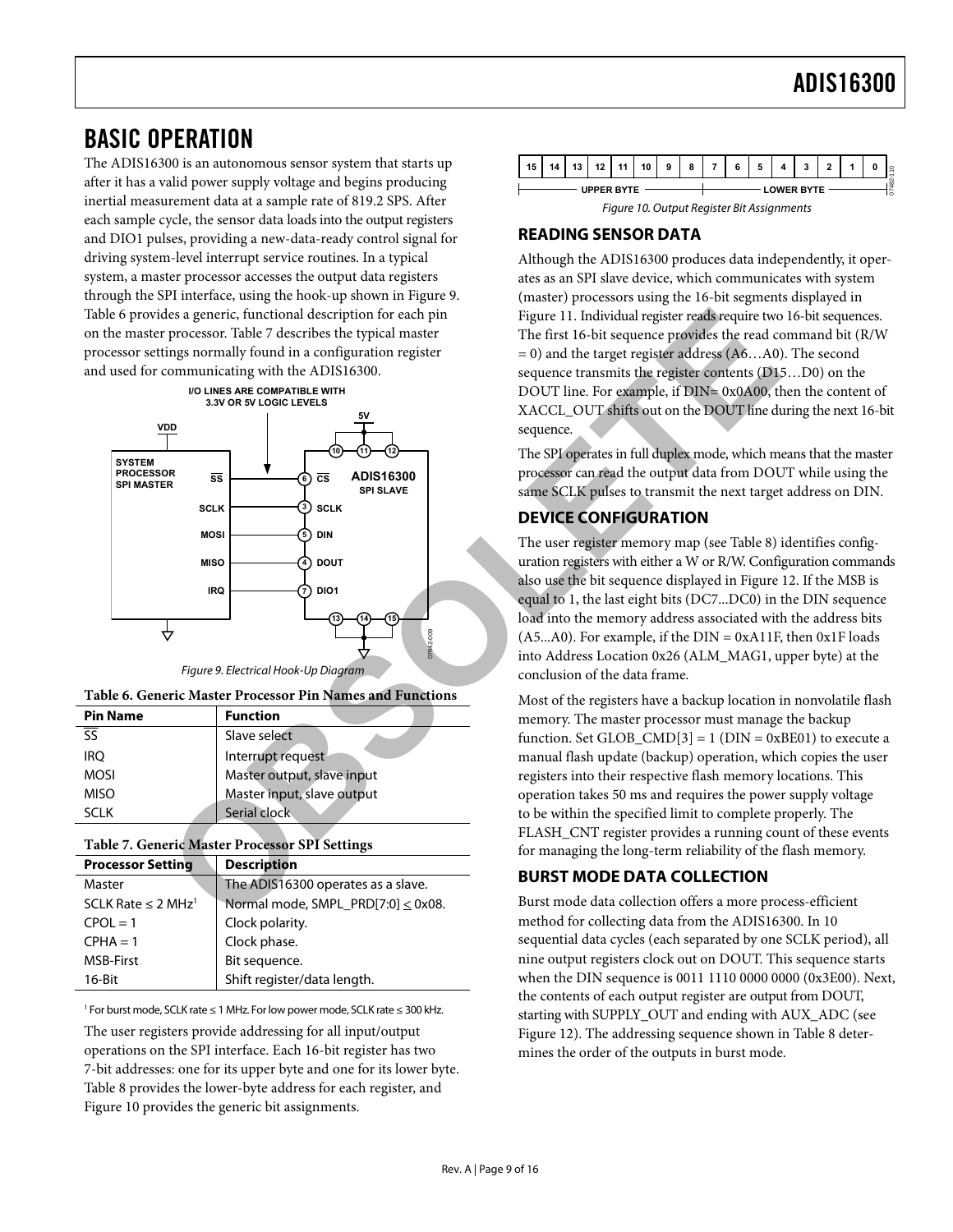<span id="page-9-0"></span>

| табіе о, Обег кедімет іленібі у мар                                                                                                                                                                                                                                                                       |             |                                         |                                        |                 |                                                                                                |                        |
|-----------------------------------------------------------------------------------------------------------------------------------------------------------------------------------------------------------------------------------------------------------------------------------------------------------|-------------|-----------------------------------------|----------------------------------------|-----------------|------------------------------------------------------------------------------------------------|------------------------|
| Name                                                                                                                                                                                                                                                                                                      | R/W         | <b>Flash Backup</b>                     | Address <sup>1</sup>                   | <b>Default</b>  | <b>Function</b>                                                                                | <b>Bit Assignments</b> |
| FLASH_CNT                                                                                                                                                                                                                                                                                                 | ${\sf R}$   | Yes                                     | 0x00                                   | N/A             | Flash memory write count                                                                       | N/A                    |
| SUPPLY_OUT                                                                                                                                                                                                                                                                                                | R           | No                                      | 0x02                                   | N/A             | Power supply measurement                                                                       | Table 9                |
| GYRO_OUT                                                                                                                                                                                                                                                                                                  | R           | No                                      | 0x04                                   | N/A             | X-axis gyroscope output                                                                        | Table 9                |
| N/A                                                                                                                                                                                                                                                                                                       | N/A         | N/A                                     | 0x06                                   | N/A             | Reserved                                                                                       | N/A                    |
| N/A                                                                                                                                                                                                                                                                                                       | N/A         | N/A                                     | 0x08                                   | N/A             | Reserved                                                                                       | N/A                    |
| XACCL_OUT                                                                                                                                                                                                                                                                                                 | R           | No                                      | 0x0A                                   | N/A             | X-axis accelerometer output                                                                    | Table 9                |
| YACCL_OUT                                                                                                                                                                                                                                                                                                 | R           | No                                      | 0x0C                                   | N/A             | Y-axis accelerometer output                                                                    | Table 9                |
| ZACCL_OUT                                                                                                                                                                                                                                                                                                 | R           | No                                      | 0x0E                                   | N/A             | Z-axis accelerometer output                                                                    | Table 9                |
| TEMP_OUT                                                                                                                                                                                                                                                                                                  | R           | No                                      | 0x10                                   | N/A             | X-axis gyroscope temperature measurement                                                       | Table 9                |
| PITCH_OUT                                                                                                                                                                                                                                                                                                 | R           | No                                      | 0x12                                   | N/A             | X-axis inclinometer output measurement                                                         | Table 9                |
| ROLL_OUT                                                                                                                                                                                                                                                                                                  | R           | No                                      | 0x14                                   | N/A             | Y-axis inclinometer output measurement                                                         | Table 9                |
| AUX_ADC                                                                                                                                                                                                                                                                                                   | R           | No                                      | 0x16                                   | N/A             | Auxiliary ADC output                                                                           | Table 9                |
| N/A                                                                                                                                                                                                                                                                                                       | N/A         | N/A                                     | 0x18                                   | N/A             | Reserved                                                                                       | N/A                    |
| GYRO_OFF                                                                                                                                                                                                                                                                                                  | R/W         | Yes                                     | 0x1A                                   | 0x0000          | X-axis gyroscope bias offset factor                                                            | Table 10               |
| N/A                                                                                                                                                                                                                                                                                                       | N/A         | N/A                                     | 0x1C                                   | N/A             | Reserved                                                                                       | N/A                    |
| N/A                                                                                                                                                                                                                                                                                                       | N/A         | N/A                                     | 0x1E                                   | N/A             | Reserved                                                                                       | N/A                    |
| XACCL OFF                                                                                                                                                                                                                                                                                                 | R/W         | Yes                                     | 0x20                                   | 0x0000          | X-axis acceleration bias offset factor                                                         | Table 11               |
| YACCL_OFF                                                                                                                                                                                                                                                                                                 | R/W         | Yes                                     | 0x22                                   | 0x0000          | Y-axis acceleration bias offset factor                                                         | Table 11               |
| ZACCL_OFF                                                                                                                                                                                                                                                                                                 | R/W         | Yes                                     | 0x24                                   | 0x0000          | Z-axis acceleration bias offset factor                                                         | Table 11               |
| ALM_MAG1                                                                                                                                                                                                                                                                                                  | R/W         | Yes                                     | 0x26                                   | 0x0000          | Alarm 1 amplitude threshold                                                                    | Table 22               |
| ALM_MAG2                                                                                                                                                                                                                                                                                                  | R/W         | Yes                                     | 0x28                                   | 0x0000          | Alarm 2 amplitude threshold                                                                    | Table 22               |
| ALM_SMPL1                                                                                                                                                                                                                                                                                                 | R/W         | Yes                                     | 0x2A                                   | 0x0000          | Alarm 1 sample size                                                                            | Table 23               |
| ALM_SMPL2                                                                                                                                                                                                                                                                                                 | R/W         | Yes                                     | 0x2C                                   | 0x0000          | Alarm 2 sample size                                                                            | Table 23               |
| ALM_CTRL                                                                                                                                                                                                                                                                                                  | R/W         | Yes                                     | 0x2E                                   | 0x0000          | Alarm control                                                                                  | Table 24               |
| AUX_DAC                                                                                                                                                                                                                                                                                                   | R/W         | No                                      | 0x30                                   | 0x0000          | <b>Auxiliary DAC data</b>                                                                      | Table 18               |
| GPIO_CTRL                                                                                                                                                                                                                                                                                                 | R/W         | No                                      | 0x32                                   | 0x0000          | Auxiliary digital input/output control                                                         | Table 16               |
| MSC_CTRL                                                                                                                                                                                                                                                                                                  | R/W         | Yes                                     | 0x34                                   | 0x0006          | Miscellaneous control                                                                          | Table 17               |
| SMPL_PRD                                                                                                                                                                                                                                                                                                  | R/W         | Yes                                     | 0x36                                   | 0x0001          | Internal sample period (rate) control                                                          | Table 13               |
| SENS_AVG                                                                                                                                                                                                                                                                                                  | R/W         | Yes                                     | 0x38                                   | 0x0402          | Dynamic range/digital filter control                                                           | Table 15               |
| SLP_CNT                                                                                                                                                                                                                                                                                                   | W           | No                                      | 0x3A                                   | 0x0000          | Sleep mode control                                                                             | Table 14               |
| DIAG_STAT                                                                                                                                                                                                                                                                                                 | R           | No                                      | 0x3C                                   | 0x0000          | System status                                                                                  | Table 21               |
| GLOB_CMD                                                                                                                                                                                                                                                                                                  | W           | N/A                                     | 0x3E                                   | 0x0000          | System command                                                                                 | Table 12               |
| <sup>1</sup> Each register contains two bytes. The address of the lower byte is displayed. The address of the upper byte is equal to the address of the lower byte, plus 1.                                                                                                                               |             |                                         |                                        |                 |                                                                                                |                        |
| ₹₹                                                                                                                                                                                                                                                                                                        |             |                                         |                                        |                 |                                                                                                |                        |
| $\overline{\text{cs}}$                                                                                                                                                                                                                                                                                    |             |                                         |                                        |                 |                                                                                                |                        |
|                                                                                                                                                                                                                                                                                                           | <b>SCLK</b> |                                         |                                        |                 |                                                                                                |                        |
|                                                                                                                                                                                                                                                                                                           | <b>DIN</b>  | A <sub>5</sub><br>R/W<br>A <sub>6</sub> | A4<br>A <sub>3</sub><br>A <sub>2</sub> | DC7<br>A1<br>A0 | R/W<br>A <sub>6</sub><br>DC6<br>DC5<br>DC4<br>DC3<br>DC <sub>2</sub><br>DC1<br>DC <sub>0</sub> | A <sub>5</sub>         |
| D <sub>14</sub><br><b>D13</b><br>D <sub>12</sub><br>D <sub>11</sub><br>D <sub>10</sub><br>D9<br>D7<br>D <sub>4</sub><br>D14<br>D13<br>D15<br>D <sub>8</sub><br>D <sub>6</sub><br>D <sub>5</sub><br>D <sub>3</sub><br>D <sub>2</sub><br>D <sub>1</sub><br>D <sub>0</sub><br>D <sub>15</sub><br><b>DOUT</b> |             |                                         |                                        |                 |                                                                                                |                        |
|                                                                                                                                                                                                                                                                                                           |             |                                         |                                        |                 |                                                                                                |                        |

#### **Table 8. User Register Memory Map**

<span id="page-9-3"></span><span id="page-9-2"></span><span id="page-9-1"></span>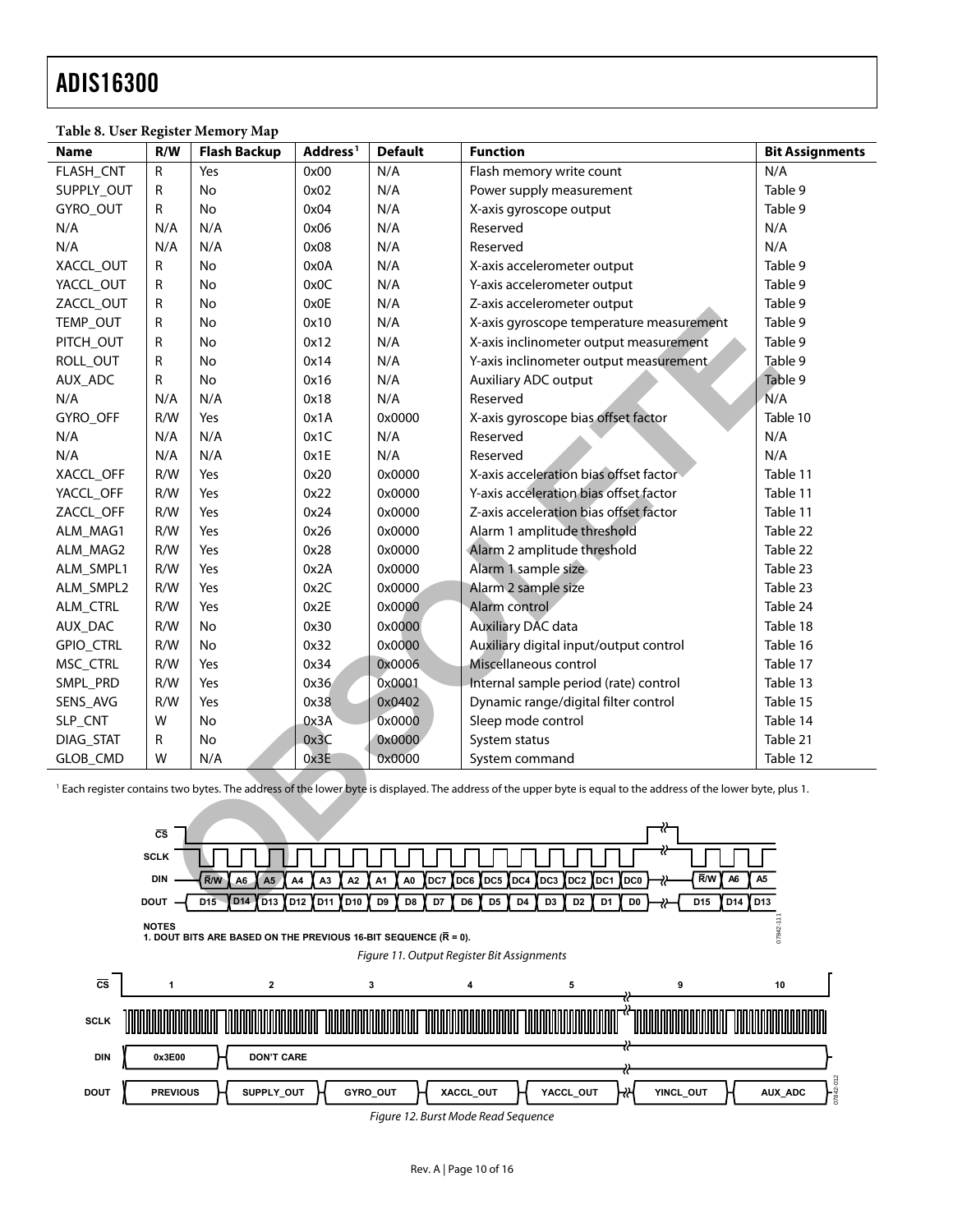#### <span id="page-10-0"></span>**OUTPUT DATA REGISTERS**

[Figure 6](#page-6-2) provides the positive measurement direction for each inertial sensor (gyroscope and accelerometers). [Table 9](#page-10-1) provides the configuration and scale factor for each output data register in the ADIS16300. All inertial sensor outputs are 14-bits in length and are in twos complement format, which means that  $0x0000$  is equal to 0 LSB,  $0x0001$  is equal to  $+1$  LSB, and  $0x3$ FFF is equal to −1 LSB. The following is an example of how to calculate the sensor measurement from the GYRO\_OUT:

$$
-0x04B6 = -1206
$$
LSB

#### <span id="page-10-5"></span><span id="page-10-2"></span><span id="page-10-1"></span>**Table 9. Output Data Register Formats**

| GYRO $OUT = 0x3B4A$                                                                                                                 |             |                                                                                                    |                    |                                               | <b>VCC</b>                                                                  |
|-------------------------------------------------------------------------------------------------------------------------------------|-------------|----------------------------------------------------------------------------------------------------|--------------------|-----------------------------------------------|-----------------------------------------------------------------------------|
| $0x000 - 0x33B4A = -0x04B6 = -(4 \times 256 + 11 \times 16 + 6)$                                                                    |             |                                                                                                    |                    | FО                                            |                                                                             |
| $-0x04B6 = -1206$ LSB                                                                                                               |             |                                                                                                    |                    | R1                                            |                                                                             |
|                                                                                                                                     |             | Rate = $0.05^{\circ}/sec \times (-1206) = -60.3^{\circ}/sec$                                       |                    |                                               | C1<br>0-24070                                                               |
|                                                                                                                                     |             | Therefore, a GYRO_OUT output of 0x3B4A corresponds to a                                            |                    |                                               | Figure 14. Equivalent Analog Input C                                        |
|                                                                                                                                     |             | clockwise rotation about the z-axis (see Figure 6) of 60.3°/sec                                    |                    |                                               | (Conversion Phase: Switch Oper<br>Track Phase: Switch Closed)               |
|                                                                                                                                     |             | when looking at the top of the package.                                                            |                    |                                               |                                                                             |
|                                                                                                                                     |             | Table 9. Output Data Register Formats                                                              |                    | <b>CALIBRATION</b>                            |                                                                             |
| <b>Register</b>                                                                                                                     | <b>Bits</b> | Format                                                                                             | <b>Scale</b>       |                                               | <b>Manual Bias Calibration</b>                                              |
| SUPPLY_OUT                                                                                                                          | 12          | Binary, 5 V = 0x0814                                                                               | $2.42$ mV          |                                               | The bias offset registers in Table 10 and Table 1                           |
| GYRO_OUT <sup>1</sup>                                                                                                               | 14          | Twos complement                                                                                    | $0.05^{\circ}/sec$ |                                               | adjustment function for the output of each se                               |
| XACCL_OUT                                                                                                                           | 14          | Twos complement                                                                                    | $0.6$ mg           |                                               | if GYRO_OFF equals 0x1FF6, the GYRO_OU                                      |
| YACCL_OUT                                                                                                                           | 14          | Twos complement                                                                                    | $0.6$ mg           |                                               | -10 LSBs, or -0.125°/sec. The DIN comman                                    |
| ZACCL_OUT                                                                                                                           | 14          | Twos complement                                                                                    | 0.6 <sub>mg</sub>  |                                               | byte is $DIN = 0x9B1F$ ; for the lower byte, $DIN$                          |
| TEMP_OUT                                                                                                                            | 12          | Twos complement<br>$25^{\circ}C = 0x0000$                                                          | $0.14^{\circ}$ C   | Table 10. GYRO_OFF                            |                                                                             |
| ROLL_OUT                                                                                                                            | 13          | Twos complement                                                                                    | $0.044^\circ$      | <b>Bits</b>                                   | <b>Description</b>                                                          |
| PITCH OUT                                                                                                                           | 13          | Twos complement                                                                                    | $0.044^\circ$      | [15:13]                                       | Not used.                                                                   |
| AUX_ADC                                                                                                                             | 12          | Binary, $1 V = 0x04D9$                                                                             | $0.81$ mV          | [12:0]                                        | Data bits. Twos complement, 0.<br>Typical adjustment range = $\pm$ 5        |
|                                                                                                                                     |             | <sup>1</sup> Assumes that the scaling is set to $\pm$ 300°/sec. This factor scales with the range. |                    |                                               | Table 11. XACCL_OFF, YACCL_OFF, ZA                                          |
|                                                                                                                                     |             | Each output data register uses the bit assignments shown in                                        |                    | <b>Bits</b>                                   | <b>Description</b>                                                          |
|                                                                                                                                     |             | Figure 13. The ND flag indicates that unread data resides in the                                   |                    | [15:12]                                       | Not used.                                                                   |
| output data registers. This flag clears and returns to 0 during an                                                                  |             |                                                                                                    |                    | [11:0]                                        | Data bits, twos complement 0.                                               |
| output register read sequence. It returns to 1 after the next                                                                       |             |                                                                                                    |                    |                                               | Typical adjustment range = $\pm 1$ .                                        |
| internal sample updates the registers with new data. The EA flag<br>indicates that one of the error flags in the DIAG_STAT register |             |                                                                                                    |                    | <b>Gyroscope Automatic Bias Null Calibrat</b> |                                                                             |
|                                                                                                                                     |             | (see Table 21) is active (true). The remaining 14-bits are for data.                               |                    |                                               | Set GLOB_CMD[0] = 1 ( $DIN = 0xBE01$ ) to ex                                |
|                                                                                                                                     |             | <b>MSB FOR 14-BIT OUTPUT</b>                                                                       |                    |                                               | which measures GYRO_OUT and then loads                                      |
| ND EA                                                                                                                               |             |                                                                                                    |                    |                                               | the opposite value to provide a quick bias cal                              |
|                                                                                                                                     |             | <b>MSB FOR 12-BIT OUTPUT</b>                                                                       | 07842-013          |                                               | sensor data resets to zero, and the flash mem-                              |
|                                                                                                                                     |             |                                                                                                    |                    |                                               | $\epsilon$ Can $\epsilon$ is all $\epsilon$ (50 me). $\epsilon$ on Table 12 |

<span id="page-10-3"></span>



#### <span id="page-10-4"></span>**Inclinometers**

The ROLL\_OUT and PITCH\_OUT registers provide a tilt angle calculation, based on the accelerometers. The zero reference is the point at which the z-axis faces gravity for a north-east-down (NED) configuration.

*ROLL\_OUT* = 
$$
a \tan \left( \frac{YACCL_OUT}{ZACCL_OUT} \right) = \phi
$$
  
\n
$$
PITCH_OUT = a \tan \left( \frac{-XACCL_OUT}{YACCL_OUT \sin(\phi) + ZACCL_OUT \cos(\phi)} \right)
$$

#### **Auxiliary ADC**

The AUX\_ADC register provides access to the auxiliary ADC input channel. The ADC is a 12-bit successive approximation converter, which has an equivalent input circuit to the one in [Figure 14](#page-10-5). The maximum input range is +3.3 V. The ESD protection diodes can handle 10 mA without causing irreversible damage. The switch on-resistance (R1) has a typical value of 100  $Ω$ . The sampling capacitor, C2, has a typical value of 16 pF.



#### **CALIBRATION**

#### **Manual Bias Calibration**

The bias offset registers in Table 10 and [Table 11](#page-10-3) provide a manual adjustment function for the output of each sensor. For example, if GYRO\_OFF equals 0x1FF6, the GYRO\_OUT offset shifts by −10 LSBs, or −0.125°/sec. The DIN command for the upper byte is  $\overline{D}$ IN = 0x9B1F; for the lower byte,  $\overline{D}$ IN = 0x9AF6.

#### **Table 10. GYRO\_OFF**

| <b>Bits</b> | <b>Description</b>                                                                            |  |  |  |  |
|-------------|-----------------------------------------------------------------------------------------------|--|--|--|--|
| [15:13]     | Not used.                                                                                     |  |  |  |  |
| [12:0]      | Data bits. Twos complement, 0.0125°/sec per LSB.<br>Typical adjustment range = $\pm$ 50°/sec. |  |  |  |  |
|             |                                                                                               |  |  |  |  |

#### **Table 11. XACCL\_OFF, YACCL\_OFF, ZACCL\_OFF**

| <b>Bits</b> | <b>Description</b>                                                                |
|-------------|-----------------------------------------------------------------------------------|
| [15:12]     | Not used.                                                                         |
| [11:0]      | Data bits, twos complement 0.6 mg/LSB.<br>Typical adjustment range = $\pm$ 1.2 g. |

#### **Gyroscope Automatic Bias Null Calibration**

Set GLOB\_CMD $[0] = 1$  (DIN = 0xBE01) to execute this function, which measures GYRO\_OUT and then loads GYRO\_OFF with the opposite value to provide a quick bias calibration. Then, all sensor data resets to zero, and the flash memory updates automatically (50 ms). See [Table 12](#page-11-3).

#### **Gyroscope Precision Automatic Bias Null Calibration**

Set GLOB  $\text{CMD}[4] = 1$  (DIN = 0xBE10) to execute this function, which takes the sensor offline for 30 seconds while it collects a set of GYRO\_OUT data and calculates a more accurate bias correction factor. Once calculated, the correction factor loads into GYRO\_OFF, all sensor data resets to zero, and the flash memory updates automatically (50 ms). See [Table 12](#page-11-3).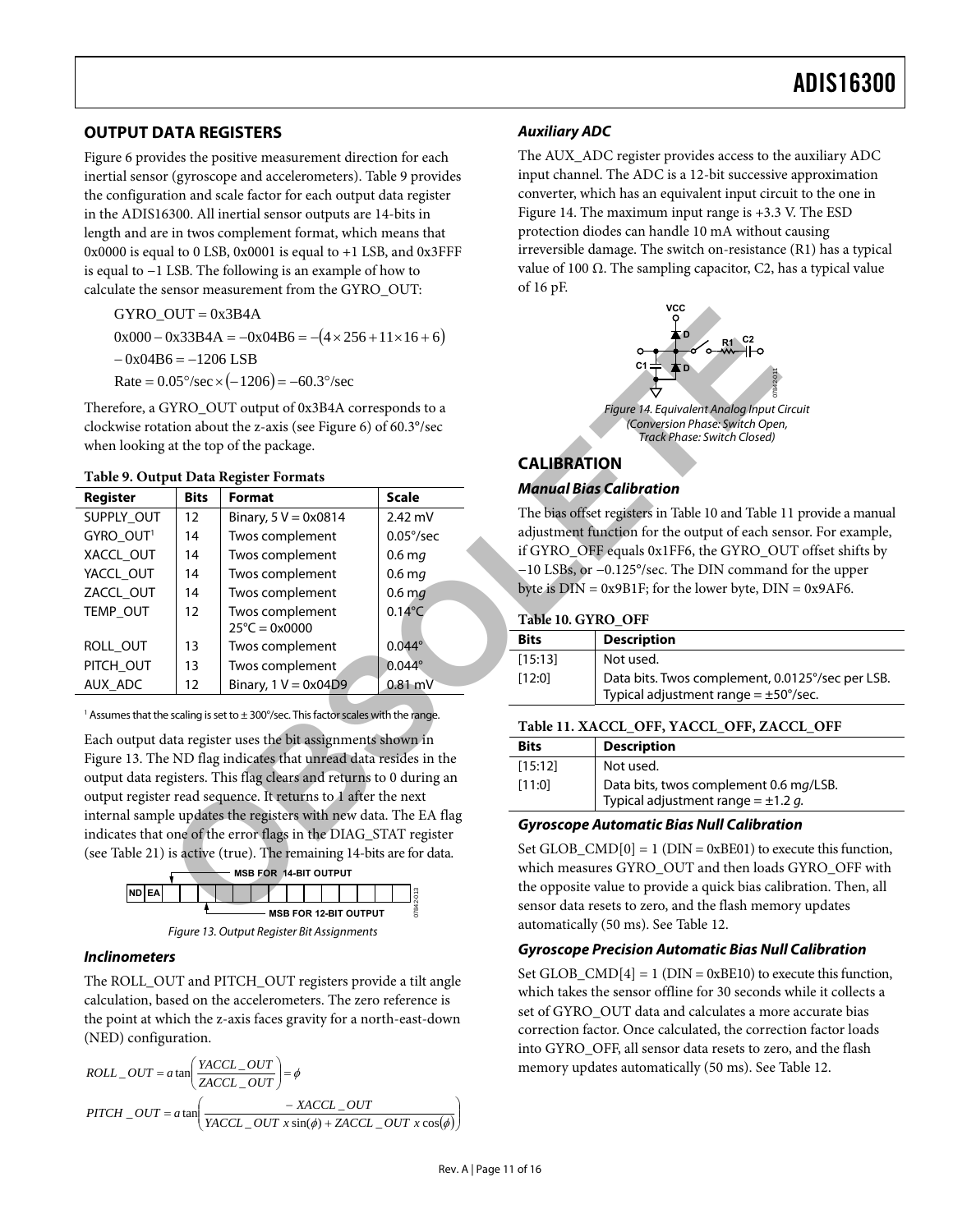#### <span id="page-11-0"></span>**Restoring Factory Calibration**

Set GLOB\_CMD $[1] = 1$  (DIN = 0xBE02) to execute this function, which resets each user calibration register (see [Table 10](#page-10-2) and [Table 11](#page-10-3)) to 0x0000, resets all sensor data to zero, and automatically updates the flash memory (50 ms). See [Table 12](#page-11-3).

#### **Linear Acceleration Bias Compensation (Gyroscope)**

Set MSC\_CTRL[7] = 1 ( $DIN = 0xB486$ ) to enable correction for low frequency acceleration influences on gyroscope bias. Note that the DIN sequence also preserves the factory default condition for the data ready function (see Table 17).

#### **OPERATIONAL CONTROL**

#### **Global Commands**

<span id="page-11-2"></span>The GLOB\_CMD register provides trigger bits for several useful functions. Setting the assigned bit to 1 starts each operation, which returns to the bit to 0 after completion. For example, set GLOB  $\text{CMD}[7] = 1$  (DIN = 0xBE80) to execute a software reset, which stops the sensor operation and runs the device through its start-up sequence. This includes loading the control registers with their respective flash memory locations prior to producing new data. Reading the GLOB\_CMD registers (DIN = 0x3E00) starts the burst mode read sequence.

#### **Table 12. GLOB\_CMD**

<span id="page-11-3"></span>

| <b>Bits</b> | <b>Description</b>                  |
|-------------|-------------------------------------|
| [15:8]      | Not used                            |
| [7]         | Software reset command              |
| $[6:5]$     | Not used                            |
| [4]         | Precision autonull command          |
| $[3]$       | Flash update command                |
| $[2]$       | Auxiliary DAC data latch            |
| $[1]$       | Factory calibration restore command |
| [0]         | Autonull command                    |
|             |                                     |

#### **Internal Sample Rate**

The ADIS16300 performs best when the sample rate is set to the factory default setting of 819.2 SPS. For applications that value lower sample rates, the SMPL\_PRD register controls the ADIS16300 internal sample (see Table 13), and the following relationship produces the sample rate:

 $t_S = t_B \times N_S + 1$ 

|  |  | Table 13. SMPL PRD |  |
|--|--|--------------------|--|
|--|--|--------------------|--|

<span id="page-11-1"></span>

| Bit     | <b>Description</b>                                  |
|---------|-----------------------------------------------------|
| [15:8]  | Not used                                            |
| $[7]$   | Time base (t <sub>B</sub> )                         |
|         | $0 = 0.61035$ ms, 1 = 18.921 ms                     |
| $[6:0]$ | Increment setting (N <sub>S</sub> )                 |
|         | Internal sample period = $t_s = t_B \times N_s + 1$ |

For example, set SMPL\_PRD[7:0] =  $0x0A$  (DIN =  $0xB60A$ ) for an internal sample period of 6.7 ms (sample rate = 149 SPS). For systems that value lower sample rates, in-system characterization can help determine performance trade-offs.

#### **Power Management**

Setting SMPL\_PRD  $\geq$  0x0A also sets the sensor in low power mode. In addition to sensor performance, this mode also affects SPI data rates (see [Table 2](#page-4-1)). Two sleep mode options are listed in [Table 14](#page-11-2). Set  $SLP_CNT[8] = 1$  (DIN = 0xBB01) to start the indefinite sleep mode, which requires  $\overline{CS}$  assertion (high to low), reset, or power cycle to wake-up. Set SLP  $CNT[7:0] =$  $0x64$  (DIN =  $0xBA64$ ) to put the ADIS16300 to sleep for 100 seconds, as an example of the programmable sleep time option.

#### **Table 14. SLP\_CNT**

| Bit    | <b>Description</b>                  |
|--------|-------------------------------------|
| [15:9] | Not used                            |
| [8]    | Indefinite sleep mode, set to 1     |
| [7:0]  | Programmable time bits, 0.5 sec/LSB |
|        |                                     |

#### **Digital Filtering**

The signal conditioning circuit of each sensor has a typical analog bandwidth of 350 Hz. A programmable Bartlett window FIR filter provides an opportunity for additional noise reduction on all output data registers. SENS\_AVG[2:0] controls the number of taps according to the equation in [Table 15](#page-12-4). For example, set SENS\_AVG $[2:0] = 110$  (DIN = 0xB806) to establish a 129-tap setting.



Figure 15. Bartlett Window FIR Frequency Response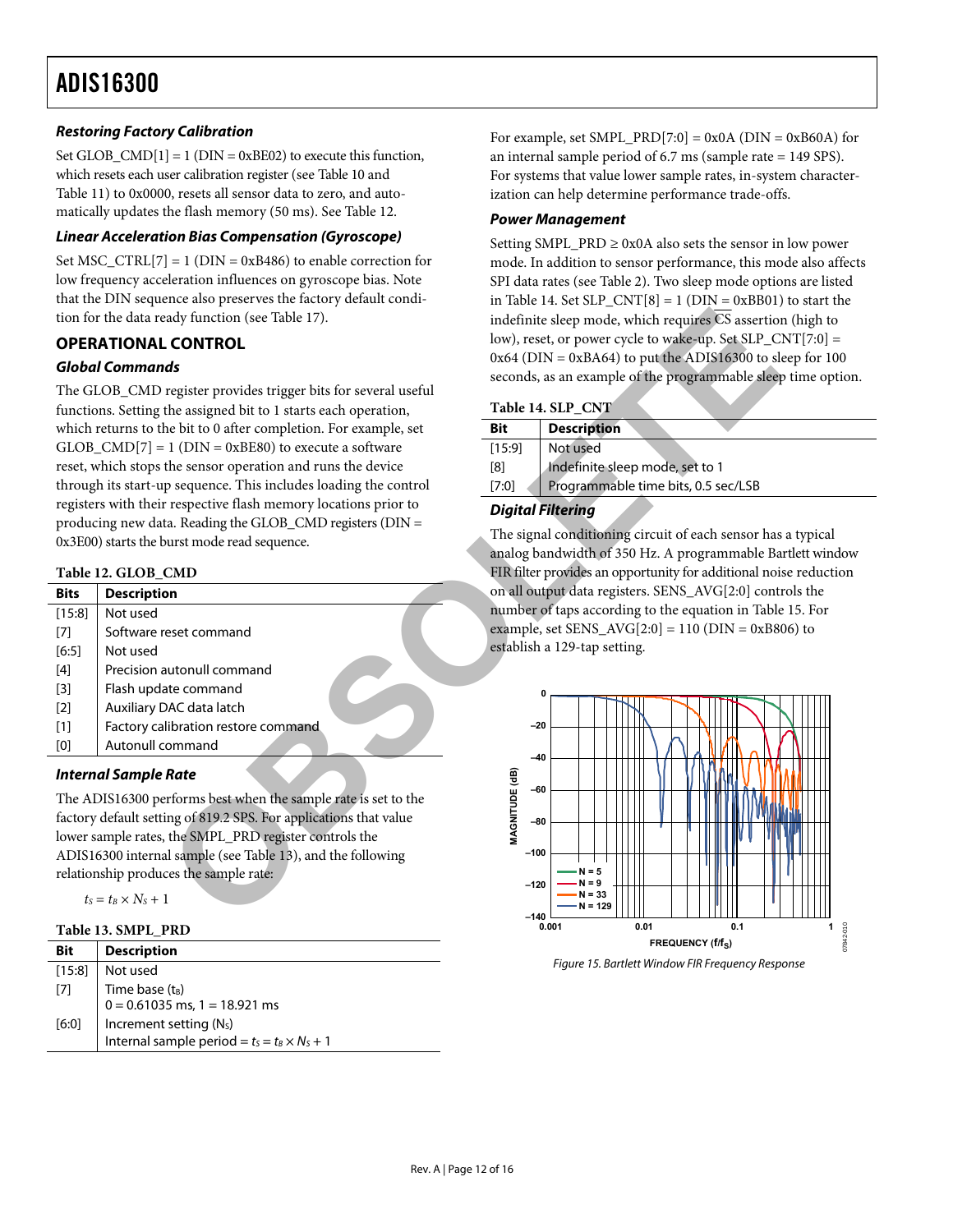#### <span id="page-12-0"></span>**Dynamic Range**

There are three dynamic range settings for the gyroscope: ±75°/sec, ±150°/sec, and ±300°/sec. The lower dynamic range settings (±75°/sec and ±150°/sec) limit the minimum filter tap sizes to maintain the resolution as the measurement range decreases. The recommended order for programming the SENS\_AVG register is upper byte (sensitivity), followed by lower byte (filtering). For example, set SENS\_AVG[10:8] = 010 ( $DIN = 0xB902$ ) for a measurement range to  $\pm 150^{\circ}/\text{sec}$ .

#### **Table 15. SENS\_AVG**

<span id="page-12-4"></span><span id="page-12-3"></span>

| <b>Bits</b> | Value | <b>Description</b>                                           |  |
|-------------|-------|--------------------------------------------------------------|--|
| [15:11]     |       | Not used                                                     |  |
| [10:8]      |       | Measurement range (sensitivity) selection                    |  |
|             | 100   | ±300°/sec (default condition)                                |  |
|             | 010   | $\pm$ 150°/sec, filter taps $\geq$ 4 (Bits[2:0] $\geq$ 0x02) |  |
|             | 001   | ±75°/sec, filter taps ≥ 16 (Bits[2:0] ≥ 0x04)                |  |
| [7:3]       |       | Not used                                                     |  |
| [2:0]       |       | Filter tap setting, number of taps                           |  |
|             |       | $N = 2M+1$ for $M > 0$ , $N = 1$ for $M = 0$                 |  |

#### **INPUT/OUTPUT FUNCTIONS**

#### **General-Purpose I/O**

DIO1, DIO2, DIO3, and DIO4 are configurable, general-purpose I/O lines that serve multiple purposes according to the following control register priority: MSC\_CTRL, ALM\_CTRL, and GPIO\_CTRL. For example, set GPIO\_CTRL =  $0x080C$  (DIN = 0xB508, then 0xB40C) to set DIO1 and DIO2 as inputs and DIO3 and DIO4 as outputs, with DIO3 set low and DIO4 set high.

#### **Table 16. GPIO\_CTRL**

<span id="page-12-2"></span>

| <b>Bit</b> | <b>Description</b>                                   |
|------------|------------------------------------------------------|
| [15:12]    | Not used                                             |
| [11]       | General-Purpose I/O Line 4 (DIO4) data level         |
| [10]       | General-Purpose I/O Line 3 (DIO3) data level         |
| [9]        | General-Purpose I/O Line 2 (DIO2) data level         |
| [8]        | General-Purpose I/O Line 1 (DIO1) data level         |
| [7:4]      | Not used                                             |
| [3]        | General-Purpose I/O Line 4 (DIO4), direction control |
|            | $1 =$ output, $0 =$ input                            |
| [2]        | General-Purpose I/O Line 3 (DIO3), direction control |
|            | $1 =$ output, $0 =$ input                            |
| [1]        | General-Purpose I/O Line 2 (DIO2), direction control |
|            | $1 =$ output, $0 =$ input                            |
| וסז        | General-Purpose I/O Line 1 (DIO1), direction control |
|            | $1 =$ output, $0 =$ input                            |

#### <span id="page-12-1"></span>**Input Clock Configuration**

The input clock configuration function allows for external control over sampling in the ADIS16300. Set GPIO\_CTRL[3] = 0 ( $DIN = 0x0B200$ ) and  $SMPI$ .  $PRD[7:0] = 0x00$  ( $DIN =$ 0xB600) to enable this function. See [Table 2](#page-4-1) and [Figure 4](#page-4-2) for timing information.

#### **Data Ready I/O Indicator**

The factory default sets DIO1 as a positive data ready indicator signal. The MSC\_CTRL[2:0] register provides configuration options for changing this. For example, set MSC\_CTRL $[2:0] =$ 100 (DIN = 0xB404) to change the polarity of the data ready signal for interrupt inputs that require negative logic inputs for activation. The pulse width will be between 100 μs and 200 μs over all conditions.

|  |  |  | Table 17. MSC CTRL |
|--|--|--|--------------------|
|--|--|--|--------------------|

| <b>NS_AVG</b>                                                            |                                                                                     | <b>Bits</b>          | <b>Description</b>                                                              |  |  |
|--------------------------------------------------------------------------|-------------------------------------------------------------------------------------|----------------------|---------------------------------------------------------------------------------|--|--|
| alue                                                                     | <b>Description</b>                                                                  | [15:12]              | Not used                                                                        |  |  |
|                                                                          | Not used                                                                            | $[11]$               | Memory test (clears on completion)                                              |  |  |
|                                                                          | Measurement range (sensitivity) selection                                           |                      | $1 =$ enabled, $0 =$ disabled                                                   |  |  |
| 00                                                                       | ±300°/sec (default condition)                                                       | $[10]$               | Internal self-test enable (clears on completion)                                |  |  |
| 10                                                                       | $\pm 150^{\circ}/\text{sec}$ , filter taps $\geq 4$ (Bits[2:0] $\geq 0 \times 02$ ) |                      | $1 =$ enabled, $0 =$ disabled                                                   |  |  |
| 01                                                                       | $\pm$ 75°/sec, filter taps $\geq$ 16 (Bits[2:0] $\geq$ 0x04)                        | $[9]$                | Manual self-test, negative stimulus                                             |  |  |
|                                                                          | Not used                                                                            |                      | $1$ = enabled, $0$ = disabled                                                   |  |  |
|                                                                          | Filter tap setting, number of taps                                                  | [8]                  | Manual self-test, positive stimulus                                             |  |  |
|                                                                          | $N = 2M+1$ for $M > 0$ , $N = 1$ for $M = 0$                                        |                      | $1 =$ enabled, $0 =$ disabled                                                   |  |  |
|                                                                          |                                                                                     | $[7]$                | Linear acceleration bias compensation for gyroscopes                            |  |  |
|                                                                          | <b>TPUT FUNCTIONS</b>                                                               |                      | $1 =$ enabled, $0 =$ disabled                                                   |  |  |
| pose I/O                                                                 |                                                                                     | [6]                  | Linear accelerometer origin alignment                                           |  |  |
|                                                                          | DIO3, and DIO4 are configurable, general-purpose                                    |                      | $1 =$ enabled, $0 =$ disabled                                                   |  |  |
|                                                                          | serve multiple purposes according to the following                                  | [5:3]                | Not used                                                                        |  |  |
|                                                                          | er priority: MSC_CTRL, ALM_CTRL, and                                                | $[2]$                | Data ready enable                                                               |  |  |
|                                                                          | For example, set GPIO_CTRL = $0x080C$ (DIN =                                        |                      | $1 =$ enabled, $0 =$ disabled                                                   |  |  |
| 0xB40C) to set DIO1 and DIO2 as inputs and                               |                                                                                     | $[1]$                | Data ready polarity                                                             |  |  |
| 04 as outputs, with DIO3 set low and DIO4 set high.                      |                                                                                     |                      | $1 =$ active high, $0 =$ active low                                             |  |  |
|                                                                          |                                                                                     | [0]                  | Data ready line select<br>$1 = DIO2, 0 = DIO1$                                  |  |  |
| <b>IO CTRL</b>                                                           |                                                                                     |                      |                                                                                 |  |  |
| cription                                                                 |                                                                                     | <b>Auxiliary DAC</b> |                                                                                 |  |  |
| used                                                                     |                                                                                     |                      | The 12-bit AUX_DAC line can drive its output to within 5 mV                     |  |  |
|                                                                          | eral-Purpose I/O Line 4 (DIO4) data level                                           |                      | of the ground reference when it is not sinking current. As the                  |  |  |
|                                                                          | eral-Purpose I/O Line 3 (DIO3) data level                                           |                      | output approaches 0 V, the linearity begins to degrade $(\sim 100 \text{ LSB})$ |  |  |
| eral-Purpose I/O Line 2 (DIO2) data level                                |                                                                                     |                      | beginning point). As the sink current increases, the nonlinear                  |  |  |
| eral-Purpose I/O Line 1 (DIO1) data level                                |                                                                                     |                      | range increases. The DAC latch command moves the values of                      |  |  |
| used                                                                     |                                                                                     |                      | the AUX_DAC register into the DAC input register, enabling                      |  |  |
| eral-Purpose I/O Line 4 (DIO4), direction control                        |                                                                                     |                      | both bytes to take effect at the same time.                                     |  |  |
| $output, 0 = input$<br>eral-Purpose I/O Line 3 (DIO3), direction control |                                                                                     |                      |                                                                                 |  |  |
| output, $\overline{0}$ = input                                           |                                                                                     | <b>Bit</b>           | Table 18. AUX DAC                                                               |  |  |
| eral-Purpose I/O Line 2 (DIO2), direction control                        |                                                                                     |                      | <b>Description</b>                                                              |  |  |

#### **Auxiliary DAC**

#### **Table 18. AUX\_DAC**

| Bit    | <b>Description</b>                       |  |  |  |
|--------|------------------------------------------|--|--|--|
|        | $[15:12]$ Not used                       |  |  |  |
| [11:0] | Data bits, scale factor = 0.8059 mV/code |  |  |  |
|        | Offset binary format, $0 V = 0$ codes    |  |  |  |

#### **Table 19. Setting AUX\_DAC = 1V**

| <b>DIN</b> | <b>Descripition</b>                                |
|------------|----------------------------------------------------|
| 0XB0D9     | AUX DAC $[7:0] = 0 \times D9$ (217 LSB).           |
| 0xB104     | $AUX\_DAC[15:8] = 0x04(1024LSB).$                  |
| 0xBFA4     | $GLOB$ $CMD[2] = 1$ .                              |
|            | Move values into the DAC input register, resulting |
|            | in a 1 V output level.                             |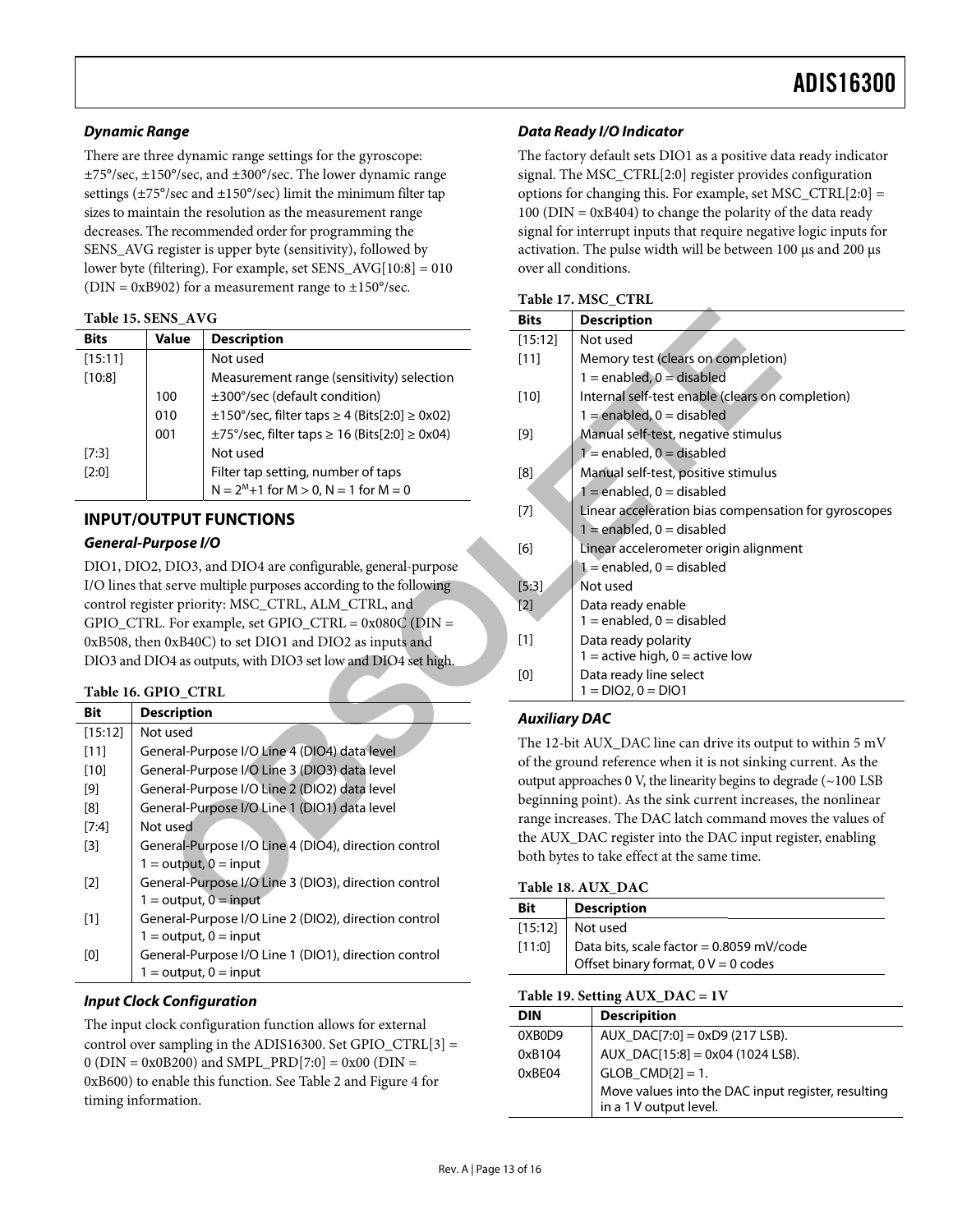#### <span id="page-13-0"></span>**DIAGNOSTICS**

#### **Self-Test**

<span id="page-13-1"></span>Self-test offers the opportunity to verify the mechanical integrity of each MEMS sensor. It applies an electrostatic force to each sensor element, which results in mechanical displacement that simulates a response to actual motion. [Table 1](#page-2-1) lists the expected response for each sensor, which provides pass/fail criteria. Set MSC\_CTRL $[10] = 1$  (DIN = 0xB504) to run the internal self-test routine, which exercises all inertial sensors, measures each response, makes pass/fail decisions, and reports them to error flags in the DIAG\_STAT register. MSC\_CTRL[10] resets itself to 0 after completing the routine. MSC\_CTRL[9:8] (DIN = 0xB502 or 0xB501) provides manual control over the self-test function. Table 20 gives an example test flow for using this option.

#### **Table 20. Manual Self-Test Example Sequence**

<span id="page-13-2"></span>

| <b>DIN</b> | <b>Description</b>                                                                                                          |
|------------|-----------------------------------------------------------------------------------------------------------------------------|
| 0xB601     | $SMPL_PRD[7:0] = 0x01$ , sample rate = 819.2 SPS.                                                                           |
| 0xB904     | SENS_AVG[15:8] = 0x04, gyro range = $\pm 300^{\circ}/sec$ .                                                                 |
| 0xB802     | $SENS_AVG[7:0] = 0x02$ , 4-tap averaging filter.                                                                            |
|            | Delay = $50$ ms.                                                                                                            |
| 0x0400     | Read GYRO_OUT.                                                                                                              |
| 0x0600     | Read XACCL_OUT.                                                                                                             |
| 0x0800     | Read YACCL OUT.                                                                                                             |
| 0x0A00     | Read ZACCL OUT.                                                                                                             |
| 0xB502     | MSC_CTRL[9] = 1, gyroscope negative self-test.                                                                              |
|            | Delay = $50$ ms.                                                                                                            |
| 0x0400     | Read GYRO OUT.                                                                                                              |
|            | Determine whether the bias in the gyroscope<br>output changes according to the expectation set<br>in Table 2.               |
| 0xB501     | MSC_CTRL[9:8] = 01, gyroscope/accelerometer<br>positive self-test.                                                          |
|            | Delay = $50$ ms.                                                                                                            |
| 0x0400     | Read GYRO_OUT.                                                                                                              |
| 0x0600     | Read XACCL_OUT.                                                                                                             |
| 0x0800     | Read YACCL_OUT.                                                                                                             |
| 0x0A00     | Read ZACCL_OUT                                                                                                              |
|            | Determine whether the bias in the gyroscope and<br>accelerometers changed according to the expect-<br>ation set in Table 2. |
| 0xB500     | $MSC_CTRL[15:8] = 0x00.$                                                                                                    |

Zero motion provides results that are more reliable. The settings in [Table 20](#page-13-2) are flexible and provide opportunity for optimization around speed and noise influence. For example, lowering the filtering taps enables lower delay times but increases the opportunity for noise influence.

#### **Memory Test**

Setting MSC\_CTRL $[11] = 1$  (DIN = 0xB508) does a check-sum verification of the flash memory locations. The pass/fail criteria load into the DIAG\_STAT[6] register.

#### **Status**

The error flags provide indicator functions for common system level issues. All of the flags clear (set to 0) after each DIAG\_STAT register read cycle. If an error condition remains, the error flag returns to 1 during the next sample cycle. DIAG\_STAT[1:0] does not require a read of this register to return to zero. If the power supply voltage goes back into range, these two flags clear automatically.

|  |  |  |  | Table 21. DIAG_STAT Bit Descriptions |
|--|--|--|--|--------------------------------------|
|--|--|--|--|--------------------------------------|

| ponse, makes pass/fail decisions, and reports<br>in the DIAG_STAT register. MSC_CTRL[10] | <b>Bit</b>                                                                                                                                                  | <b>Description</b>                                                                          |
|------------------------------------------------------------------------------------------|-------------------------------------------------------------------------------------------------------------------------------------------------------------|---------------------------------------------------------------------------------------------|
| er completing the routine. MSC_CTRL[9:8]                                                 | $[15]$                                                                                                                                                      | Z-axis accelerometer self-test failure                                                      |
|                                                                                          |                                                                                                                                                             | $1 =$ error condition, $0 =$ normal operation                                               |
| 0xB501) provides manual control over the                                                 | $[14]$                                                                                                                                                      | Y-axis accelerometer self-test failure                                                      |
| Table 20 gives an example test flow for using                                            |                                                                                                                                                             | $1 =$ error condition, $0 =$ normal operation                                               |
|                                                                                          | $[13]$                                                                                                                                                      | X-axis accelerometer self-test failure                                                      |
| Self-Test Example Sequence                                                               |                                                                                                                                                             | $1 =$ error condition, $0 =$ normal operation                                               |
| cription                                                                                 | [12:11]                                                                                                                                                     | Not used                                                                                    |
| $L_PRD[7:0] = 0x01$ , sample rate = 819.2 SPS.                                           | $[10]$                                                                                                                                                      | Gyroscope self-test failure                                                                 |
| $S_MOG[15:8] = 0x04$ , gyro range = $\pm 300^{\circ}/sec$ .                              |                                                                                                                                                             | $1 =$ error condition, $0 =$ normal operation                                               |
|                                                                                          | $[9]$                                                                                                                                                       | Alarm 2 status                                                                              |
| $S_MVG[7:0] = 0x02$ , 4-tap averaging filter.                                            |                                                                                                                                                             | $1 =$ active, $0 =$ inactive                                                                |
| $y = 50$ ms.                                                                             | $[8] % \includegraphics[width=0.9\columnwidth]{figures/fig_00.pdf} \caption{Schematic plot of the top of the top of the top of the right.} \label{fig:2} %$ | Alarm 1 status                                                                              |
| d GYRO_OUT.                                                                              |                                                                                                                                                             | $1 =$ active, $0 =$ inactive                                                                |
| XACCL OUT.                                                                               | $[7]$                                                                                                                                                       | Not used                                                                                    |
| YACCL_OUT.                                                                               | [6]                                                                                                                                                         | Flash test, check-sum flag                                                                  |
| <b>J ZACCL OUT.</b>                                                                      |                                                                                                                                                             | $1 =$ failure, 0 = normal operation                                                         |
| CTRL[9] = 1, gyroscope negative self-test.                                               | $[5]$                                                                                                                                                       | Self-test diagnostic error flag                                                             |
| $y = 50$ ms.                                                                             |                                                                                                                                                             | $1 =$ error condition, $0 =$ normal operation                                               |
| d Gyro_out.                                                                              | [4]                                                                                                                                                         | Sensor overrange                                                                            |
| ermine whether the bias in the gyroscope                                                 |                                                                                                                                                             | $1 =$ error condition, $0 =$ normal operation                                               |
| out changes according to the expectation set                                             | $[3]$                                                                                                                                                       | SPI communications failure                                                                  |
| ble 2.                                                                                   |                                                                                                                                                             | $1 =$ error condition, $0 =$ normal operation                                               |
| CTRL[9:8] = 01, gyroscope/accelerometer                                                  | $[2]$                                                                                                                                                       | Flash update failed                                                                         |
| tive self-test.                                                                          |                                                                                                                                                             | $1 =$ error condition, $0 =$ normal operation                                               |
| $y = 50$ ms.                                                                             | $[1]$                                                                                                                                                       | Power supply above 5.25 V                                                                   |
| d GYRO_OUT.                                                                              |                                                                                                                                                             | $1 =$ power supply $\ge 5.25$ V, 0 = power supply $\le 5.25$ V                              |
| XACCL_OUT.                                                                               | [0]                                                                                                                                                         | Power supply below 4.75 V<br>1 = power supply $\leq 4.75$ V, 0 = power supply $\geq 4.75$ V |
| YACCL OUT.                                                                               |                                                                                                                                                             |                                                                                             |
| <b>IZACCL OUT</b>                                                                        |                                                                                                                                                             | <b>Alarm Registers</b>                                                                      |
| ermine whether the bias in the gyroscope and                                             |                                                                                                                                                             | The alarm function provides monitoring for two independent                                  |
| lerometers changed according to the expect-                                              |                                                                                                                                                             | conditions. The ALM_CTRL register provides control inputs                                   |
| า set in Table 2.                                                                        |                                                                                                                                                             | for data source, data filtering (prior to comparison), static                               |
| $CTRL[15:8] = 0x00.$                                                                     |                                                                                                                                                             |                                                                                             |

#### **Alarm Registers**

The alarm function provides monitoring for two independent conditions. The ALM\_CTRL register provides control inputs for data source, data filtering (prior to comparison), static comparison, dynamic rate-of-change comparison, and output indicator configurations. The ALM\_MAGx registers establish the trigger threshold and polarity configurations.

[Table 25](#page-14-3) gives an example of how to configure a static alarm.

The ALM\_SMPLx registers provide the numbers of samples to use in the dynamic rate-of-change configuration. The period equals the number in the ALM\_SMPLx register, multiplied by the sample period time, established by the SMPL\_PRD register. See [Table 26](#page-14-4) for an example of how to configure the sensor for this type of function.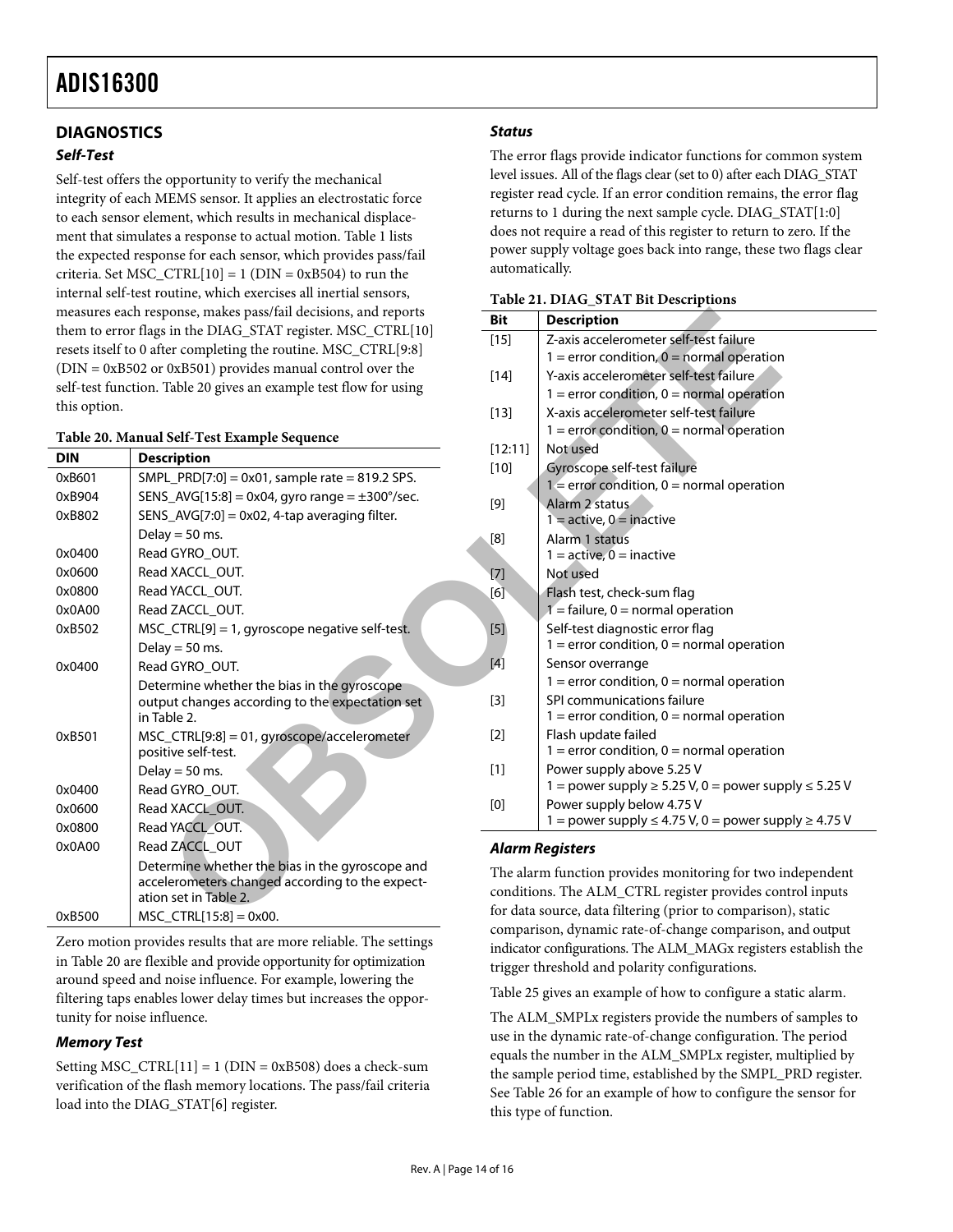#### **Table 22. ALM\_MAG1, ALM\_MAG2**

<span id="page-14-3"></span><span id="page-14-0"></span>

| Bit    | <b>Description</b>                                                 |  |  |  |
|--------|--------------------------------------------------------------------|--|--|--|
| $[15]$ | Comparison polarity<br>$1 =$ greater than, $0 =$ less than         |  |  |  |
| [14]   | Not used                                                           |  |  |  |
| [13:0] | Data bits that match the format of the trigger source<br>selection |  |  |  |

#### **Table 23. ALM\_SMPL1, ALM\_SMPL2**

<span id="page-14-1"></span>

| <b>Bit</b> | <b>Description</b>                                    |
|------------|-------------------------------------------------------|
| [15:8]     | Not used                                              |
| [7:0]      | Data bits: number of samples (both 0x00 and 0x01 = 1) |

#### <span id="page-14-4"></span><span id="page-14-2"></span>**Table 24. ALM\_CTRL Bit Designations**

| [15:8]      | Not used                                              |                                                                                           | <b>UXAY3C</b> | ALM_MAGZ=UX3CBF.                                           |
|-------------|-------------------------------------------------------|-------------------------------------------------------------------------------------------|---------------|------------------------------------------------------------|
| [7:0]       | Data bits: number of samples (both 0x00 and 0x01 = 1) |                                                                                           | 0xA8BF        | Alarm 2 is true if XACCL OUT <                             |
|             |                                                       | Table 24. ALM_CTRL Bit Designations                                                       |               | Table 26. Alarm Configuration Example 2                    |
| <b>Bits</b> | <b>Value</b>                                          | <b>Description</b>                                                                        | <b>DIN</b>    | <b>Description</b>                                         |
| [15:12]     |                                                       | Alarm 2 source selection                                                                  | 0xAF76        | ALM $CTRL = 0x7687$ .                                      |
|             | 0000                                                  | <b>Disable</b>                                                                            | 0xAE87        | Alarm $1$ input = ZACCL OUT.<br>Alarm 2 input = YACCL_OUT. |
|             | 0001                                                  | Power supply output                                                                       |               | Rate of change comparison, un                              |
|             | 0010                                                  | Gyroscope output                                                                          |               | DIO2 output indicator, positive                            |
|             | 0011                                                  | Not used                                                                                  | 0xB601        | SMPL $PRD = 0 \times 0001$ .                               |
|             | 0100                                                  | Not used                                                                                  |               | Sample rate = 819.2 SPS.                                   |
|             | 0101                                                  | X-axis accelerometer output                                                               | 0xAB08        | ALM SMPL1 = $0x0008$ .                                     |
|             | 0110                                                  | Y-axis accelerometer output                                                               |               | Alarm 1 rate of change period =                            |
|             | 0111                                                  | Z-axis accelerometer output                                                               | 0xAC50        | ALM SMPL2=0x0050.                                          |
|             | 1000                                                  | Gyroscopes temperature output                                                             |               | Alarm 2 rate of change period =                            |
|             | 1001                                                  | X-axis inclinometer output                                                                | 0xA783        | $ALM_MAG1 = 0x8341.$                                       |
|             | 1010                                                  | Y- axis inclinometer output                                                               | 0xA641        | Alarm 1 is true if XACCL_OUT >                             |
|             | 1011                                                  | <b>Auxiliary ADC input</b>                                                                | 0xA93C        | ALM_MAG2=0x3CBE.                                           |
| [11:8]      |                                                       | Alarm 1 source selection (same as Alarm 2)                                                | 0xA8BE        | Alarm 2 is true if XACCL_OUT <                             |
| $[7]$       |                                                       | Rate of change (ROC) enable for Alarm 2<br>$1 =$ rate of change, $0 =$ static level       |               |                                                            |
| [6]         |                                                       | Rate of change (ROC) enable for Alarm 1<br>$1 =$ rate of change, $0 =$ static level       |               |                                                            |
| $[5]$       |                                                       | Not used                                                                                  |               |                                                            |
| $[4]$       |                                                       | Comparison data filter setting <sup>1</sup><br>$1 =$ filtered data, $0 =$ unfiltered data |               |                                                            |
| $[3]$       |                                                       | Not used                                                                                  |               |                                                            |
| $[2]$       |                                                       | Alarm output enable<br>$1 =$ enabled, $0 =$ disabled                                      |               |                                                            |
| $[1]$       |                                                       | Alarm output polarity<br>$1 =$ active high, $0 =$ active low                              |               |                                                            |
| [0]         |                                                       | Alarm output line select<br>$1 = DIO2, 0 = DIO1$                                          |               |                                                            |
|             |                                                       | $\mathbf{1}$ and $\mathbf{1}$ and $\mathbf{1}$ and $\mathbf{1}$ and $\mathbf{1}$          |               |                                                            |
|             |                                                       |                                                                                           |               |                                                            |

#### **Table 25. Alarm Configuration Example 1**

| <b>DIN</b> | <b>Description</b>                        |
|------------|-------------------------------------------|
| 0xAF55     | ALM $CTRL = 0x5517$ .                     |
| 0xAE17     | Alarm 1 input = XACCL OUT.                |
|            | Alarm 2 input = XACCL_OUT.                |
|            | Static level comparison, filtered data.   |
|            | DIO2 output indicator, positive polarity. |
| 0xA783     | ALM $MAG1 = 0x8341$ .                     |
| 0xA641     | Alarm 1 is true if XACCL OUT $> 0.5$ g.   |
| 0xA93C     | ALM MAG2=0x3CBF.                          |
| 0xA8BF     | Alarm 2 is true if XACCL_OUT < $-0.5$ g.  |

#### **Table 26. Alarm Configuration Example 2**

| DIN    | <b>Description</b>                                    |
|--------|-------------------------------------------------------|
| 0xAF76 | ALM $CTR = 0x7687$ .                                  |
| 0xAE87 | Alarm $1$ input = ZACCL OUT.                          |
|        | Alarm 2 input = YACCL_OUT.                            |
|        | Rate of change comparison, unfiltered data.           |
|        | DIO <sub>2</sub> output indicator, positive polarity. |
| 0xB601 | SMPL $PRD = 0x0001$ .                                 |
|        | Sample rate $= 819.2$ SPS.                            |
| 0xAB08 | ALM $SMPL1 = 0 \times 0008$ .                         |
|        | Alarm 1 rate of change period $= 9.77$ ms.            |
| 0xAC50 | ALM SMPL2= $0x0050$ .                                 |
|        | Alarm 2 rate of change period $= 97.7$ ms.            |
| 0xA783 | ALM $MAG1 = 0x8341$ .                                 |
| 0xA641 | Alarm 1 is true if XACCL OUT $> 0.5$ q.               |
| 0xA93C | $ALM$ $MAG2 = 0x3CBE$ .                               |
| 0xA8BE | Alarm 2 is true if XACCL_OUT < $-0.5$ g.              |

<sup>1</sup> Incline outputs always use filtered data in this comparison.